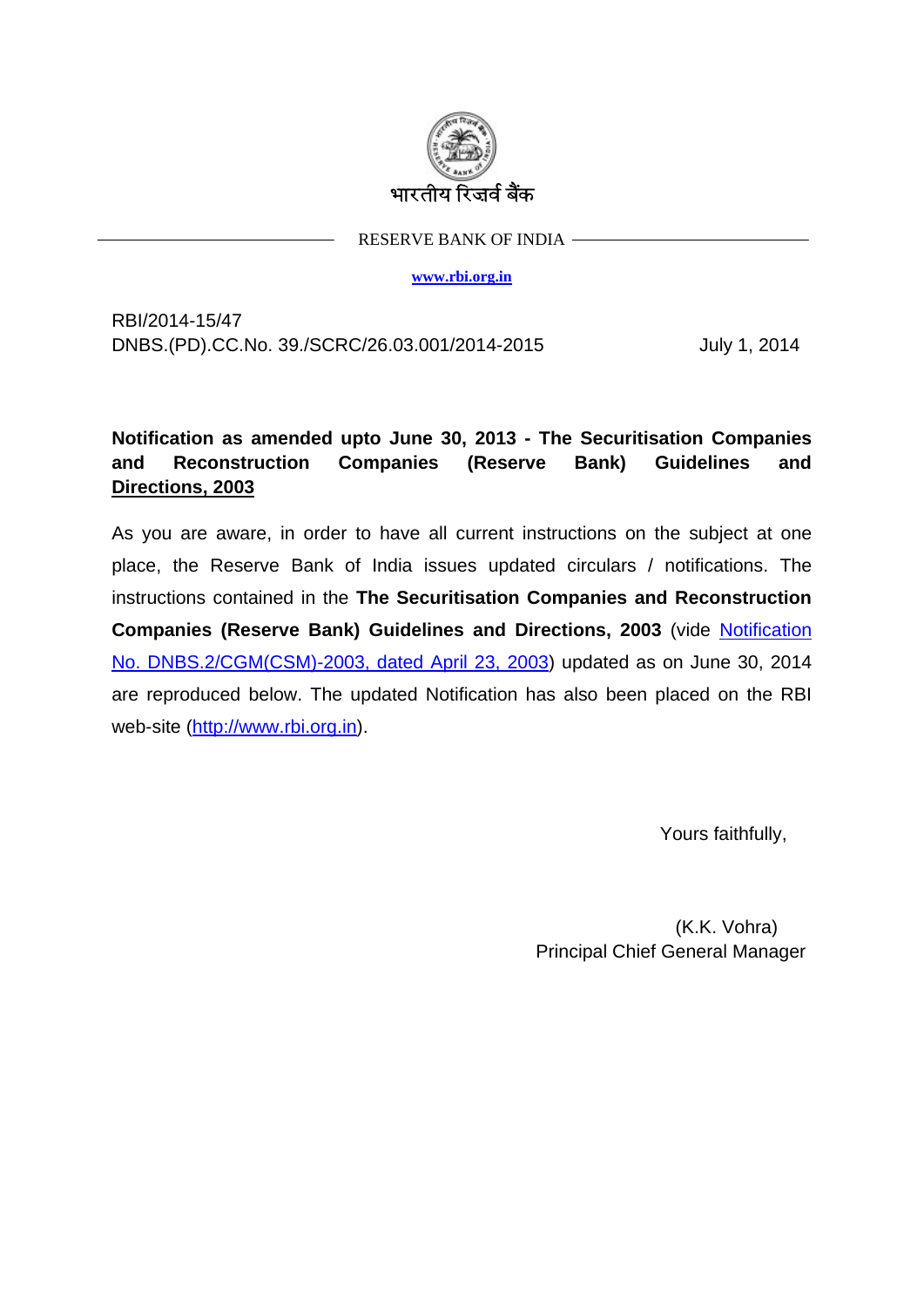## Table of Contents

| Para           | <b>Particulars</b>                                                     |
|----------------|------------------------------------------------------------------------|
| No.            |                                                                        |
|                | Short title and commencement                                           |
| $\overline{2}$ | Applicability of the Directions                                        |
| 3              | <b>Definitions</b>                                                     |
| 4              | Registration and matter incidental thereto                             |
| 5              | <b>Owned Fund</b>                                                      |
| 6              | <b>Permissible Business</b>                                            |
| $\overline{7}$ | <b>Asset Reconstruction</b>                                            |
| 8              | Securitisation                                                         |
| 9              | Requirement as to capital adequacy                                     |
| 10             | Deployment of Funds                                                    |
| 11             | <b>Accounting Year</b>                                                 |
| 12             | <b>Asset Classification</b>                                            |
| 13             | Investments                                                            |
| 14             | Income Recognition                                                     |
| 15             | Disclosures in the balance sheet                                       |
| 16             | <b>Internal Audit</b>                                                  |
| 17             | <b>Exemptions</b>                                                      |
| 18             | Quarterly Statement to be submitted by Securitisation / Reconstruction |
|                | Companies                                                              |
| 19             | <b>Submission of Audited Balance Sheet</b>                             |
| 20             | Submission of information to Credit Information Companies              |
| 21             | Setting up of Central Electronic Registry under SARFAESI Act, 2002     |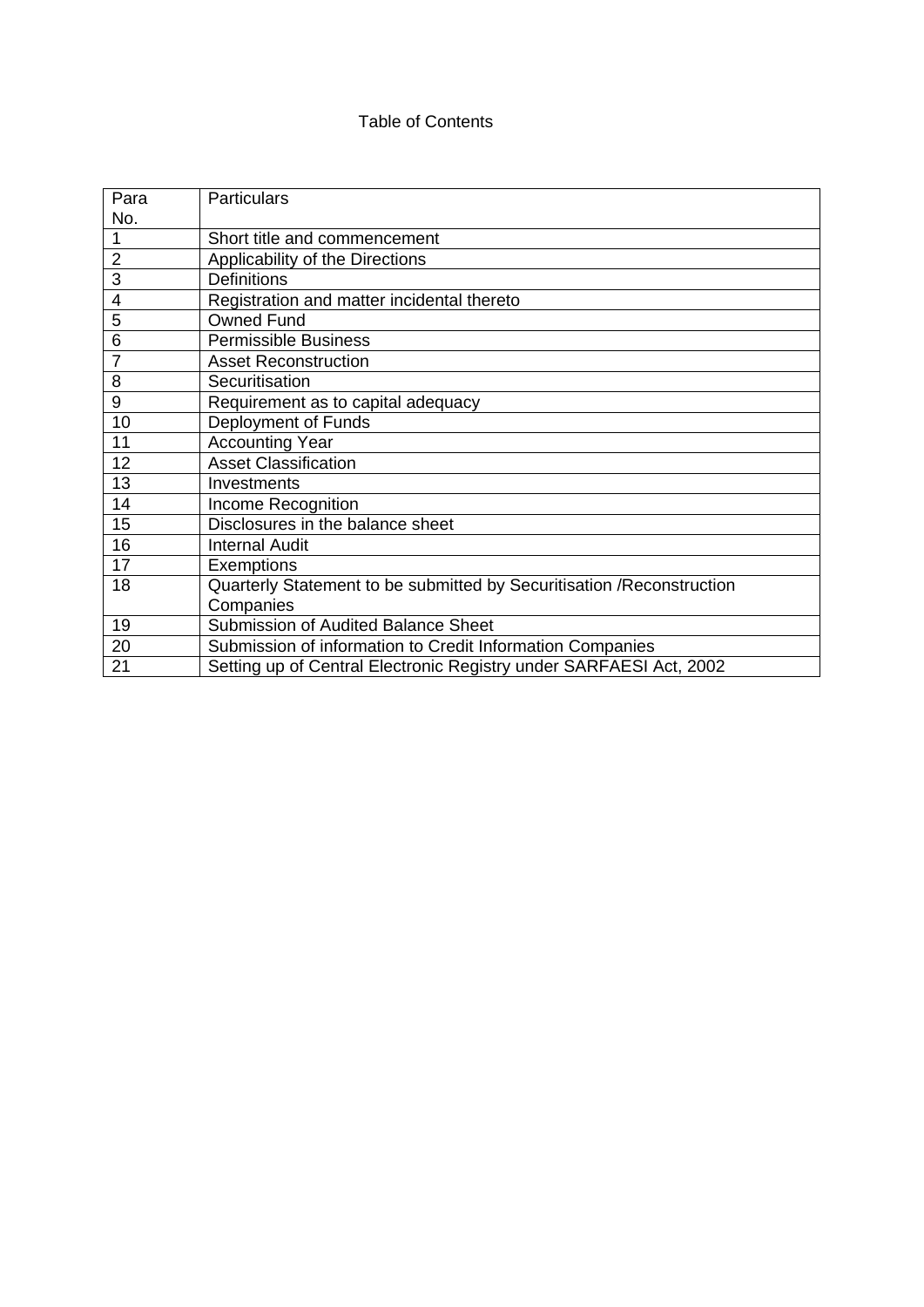**Reserve Bank of India Department of Non-Banking Supervision Central Office, Centre I, World Trade Centre Cuffe Parade, Colaba Mumbai - 400 005** 

#### **The Securitisation Companies and Reconstruction Companies (Reserve Bank) Guidelines and Directions, 2003**

The Reserve Bank of India, having considered it necessary in the public interest, and being satisfied that, for the purpose of enabling the Reserve Bank to regulate the financial system to the advantage of the country and to prevent the affairs of any Securitisation Company or Reconstruction Company from being conducted in a manner detrimental to the interest of investors or in any manner prejudicial to the interest of such Securitisation Company or Reconstruction Company, it is necessary to issue the guidelines and directions relating to registration, measures of asset reconstruction, functions of the company, prudential norms, acquisition of financial assets and matters related thereto, as set out below, hereby, in exercise of the powers conferred by Sections 3, 9, 10 and 12 of the Securitisation and Reconstruction of Financial Assets and Enforcement of Security Interest Act, 2002, issues to every Securitistion Company or Reconstruction Company, the guidelines and directions hereinafter specified.

#### **Short title and commencement**

**1.** (1) These guidelines and directions shall be known as 'The Securitisation Companies and Reconstruction Companies (Reserve Bank) Guidelines and Directions, 2003'.

(2) They shall come into force with effect from April 23, 2003 and any reference in these guidelines and directions to the date of commencement thereof shall be deemed to be a reference to that date.

#### **Applicability of the Directions**

**2.** The provisions of these guidelines and directions shall apply to Securitisation Companies or Reconstruction Companies registered with the Reserve Bank of India under Section 3 of the Securitisation and Reconstruction of Financial Assets and Enforcement of Security Interest Act, 2002. However, in respect of the trust/s mentioned in paragraphs 8 herein, the provisions of paragraphs 4, 5, 6,9, 10(i), 10(iii) 12,13,14 and 15 shall not be applicable.

## **3. Definitions**

(1) (i) "Act" means the Securitisation and Reconstruction of Financial Assets and Enforcement of Security Interest Act, 2002;

(ii) "Bank" means the Reserve Bank of India constituted under Section 3 of the Reserve Bank of India Act, 1934;

 $^{1}$ [(iii) "Date of acquisition" means the date on which the ownership of financial assets is acquired by Securitisation Company or Reconstruction Company either on its own books or directly in the books of the trust;]

(iv) "Deposit" means deposit as defined in the Companies (-Acceptance of Deposits) Rules 1975 framed under Section 58 A of the Companies Act, 1956;

(v) Fair value means the mean of the earning value and the break up value;

(vi) "Non-performing Asset" (NPA) means an asset in respect of which :

a) Interest or principal (or instalment thereof) is overdue for a period of 180 days or more from the date of acquisition or the due date as per contract between the borrower and the originator, whichever is later;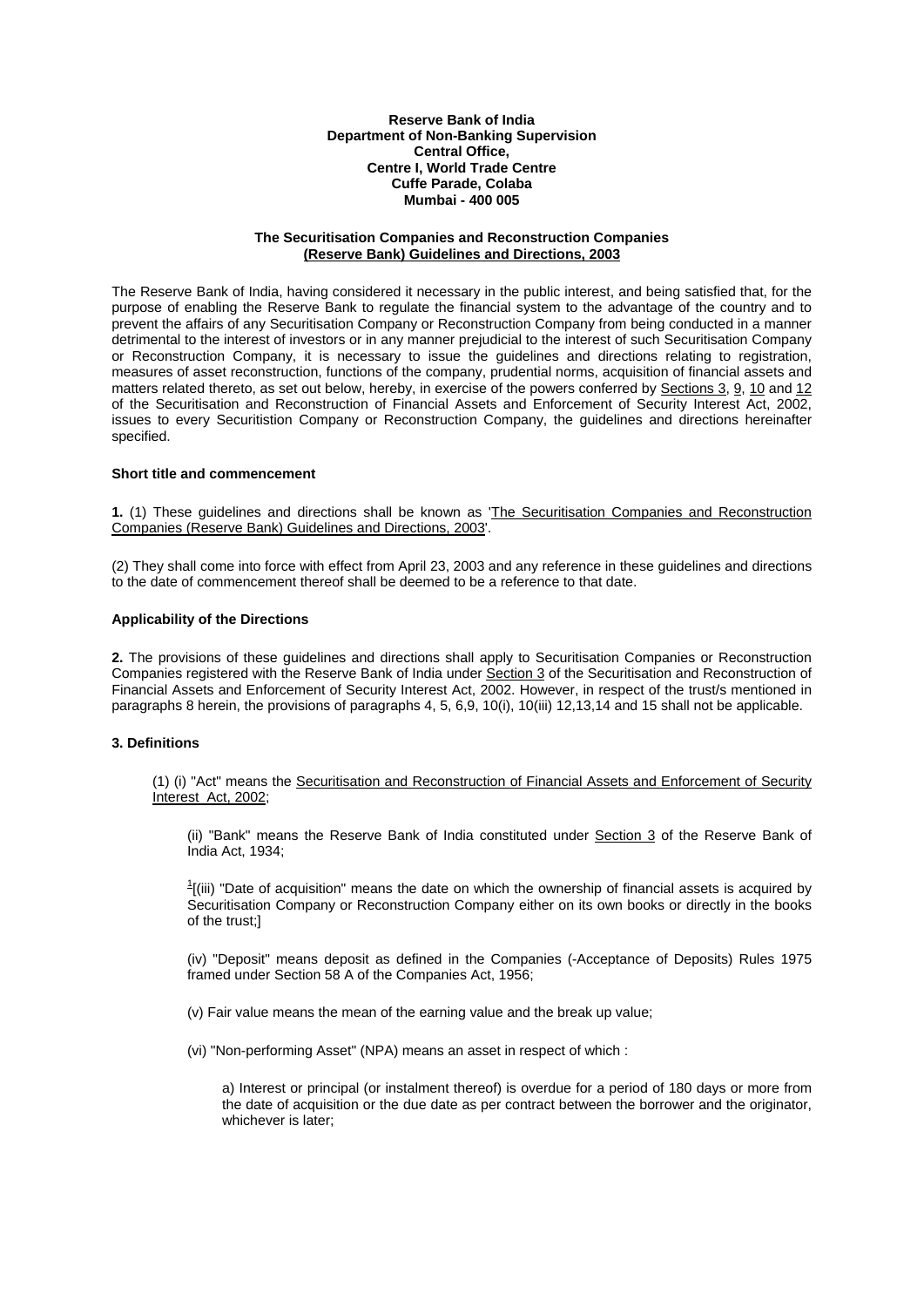b) interest or principal (or instalment thereof) is overdue for a period of 180 days or more from the date fixed for receipt thereof in the plan formulated for realisation of the assets referred to in paragraph 7(1)(6) herein;

c) interest or principal (or instalment thereof) is overdue on expiry of the planning period, where no plan is formulated for realisation of the assets referred to in paragraph 7(1)(6) herein; or

d) any other receivable, if it is overdue for a period of 180 days or more in the books of the Securitisation Company or Reconstruction Company.

Provided that the Board of Directors of a Securitisation Company or Reconstruction Company may, on default by the borrower, classify an asset as a non-performing asset even earlier than the period mentioned above (for facilitating enforcement as provided for in Section 13 of the Act).

(vii) "Overdue" means an amount which remains unpaid beyond the due date;

(viii) "Owned Fund" means the aggregate of paid up equity capital, paid up preference capital to the extent it is compulsorily convertible into equity capital, free reserves (excluding revaluation reserve), credit balance in Profit and Loss Account as reduced by the debit balance on the profit and loss account and Miscellaneous Expenditure (to the extent not written off or adjusted), book value of intangible assets and under / short provision against NPA / diminution in value of investments, and over recognition of income, if any; and further reduced by the book value of the shares acquired in a Securitisation Company or Reconstruction Company, and other deductions required on account of the items qualified by the auditors in their report on the financial statements ;

(ix) "Planning period" means a period not exceeding twelve months allowed for formulating a plan for realization of non-performing assets (in the books of the originator) acquired for the purpose of reconstruction;

- (x) "Standard asset" means an asset, which is not an NPA.
- (xi) "Trust" means trust as defined in Section 3 of the Indian Trusts Act, 1882.

(2) Words or expressions used but not defined herein and defined in the Securitisation and Reconstruction of Financial Assets and Enforcement of Security Interest Act, 2002, shall have the same meaning as assigned to them in that Act. Any other words or expressions not defined in that Act shall have the same meaning as assigned to them in the Companies Act, 1956.

#### **4. Registration and matters incidental thereto**

 $^{2}$ [(i) Every Securitisation Company or Reconstruction Company shall apply for registration in the form of application specified vide Notification No.DNBS.1/CGM(CSM)-2003 dated March 7, 2003 and obtain a certificate of registration from the Bank as provided under Section 3 of the Act;]

 $17$ (ii) The Securitisation Companies or Reconstruction Companies seeking registration from the Reserve Bank of India shall submit their application in the format (Annexed to Notification No. DNBS.1/CGM(CSM)- 2003 dated March 7, 2003) specified by the Bank, duly filled in with all the relevant annexures / supporting documents to the Chief General Manager-in-Charge, Department of Non-Banking Supervision, Central Office, Reserve Bank of India, Centre 1, World Trade Centre, Cuffe Parade, Colaba, Mumbai 400 005.

(iii) A Securitisation Company or Reconstruction Company, which has obtained a certificate of registration issued by the Bank under Section 3 of the Act, can undertake both securitisation and asset reconstruction activities;

 $^{3}$ [(iii) A Securitisation Company or Reconstruction Company shall commence business within six months from the date of grant of Certificate of Registration by the Bank:

<sup>17</sup> Provided that on the application by the Securitisation Company or Reconstruction Company, the Bank may grant extension for such further period, not exceeding 12 months from the date of grant of Certificate of Registration.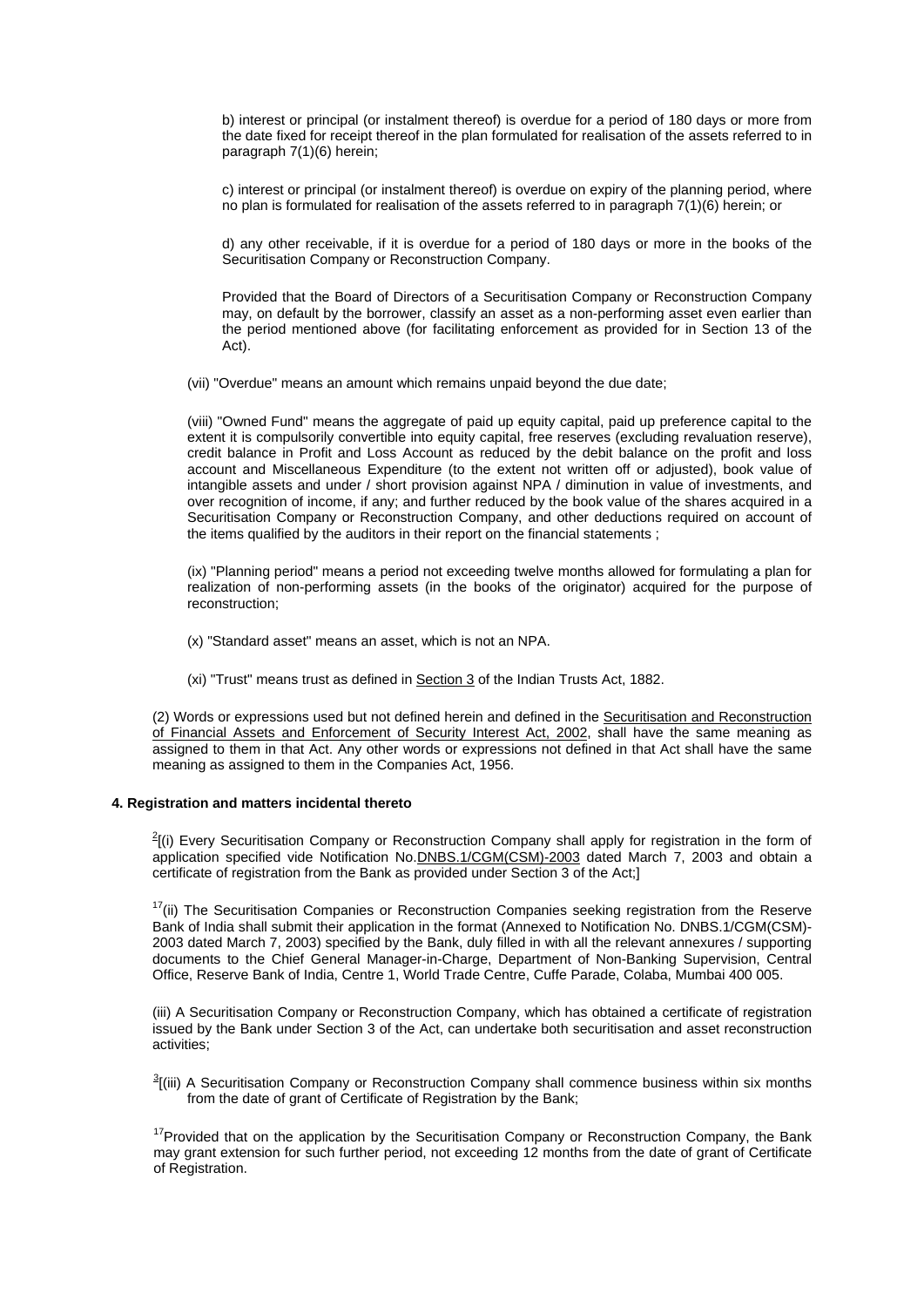$^{4}$ [(iii) (b) Provisions of section 45 -IA, 45-IB and 45-IC of RBI Act,1934 shall not apply to non-banking financial company, which is a securitisation company or reconstruction company registered with the Bank under Section 3 of the SARFAESI Act,2002].

(iv) Any entity not registered with the Bank under Section 3 of the Act may conduct the business of securitisation or asset reconstruction outside the purview of the Act.

#### **5. Owned Fund**

Every Securitisation Company or Reconstruction Company seeking the Bank's registration under Section 3 of the Act, shall have a minimum Owned Fund of Rs.2 crore.

<sup>5</sup>[Provided that every Securitisation company or reconstruction company seeking the Bank's registration under Section 3, or carrying on business on commencement of the Securitisation Companies and Reconstruction Companies (Reserve Bank) (Amendment) Guidelines and Directions, 2004, shall have a minimum Owned Fund not less than fifteen percent of the total financial assets acquired or to be acquired by the Securitisation Company or Reconstruction Company (irrespective of whether the assets are transferred to a trust set up for the purpose of Securitisation or held in its own books) on an aggregate basis, or Rs.100 crore, whichever is less;

Provided further that -

(i) a Securitisation Company or Reconstruction Company carrying on business on the commencement of the Securitisation Companies and Reconstruction Companies (Reserve Bank) (Amendment) Guidelines and Directions, 2004 shall reach the level of minimum Owned Fund specified in the first proviso within three months from such commencement;

(ii) the amount shall be continued to be held by the Securitisation Company or Reconstruction Company until realisation of assets and redemption of security receipts issued against such assets. The Securitization Company or Reconstruction Company can utilize this amount towards the security receipt issued by the trust under each scheme. This will ensure the stake of the Securitization Company or Reconstruction Company in the assets acquired;

 $E$ [(iii) the Securitisation Company or Reconstruction Company shall invest in the security receipts issued by the trust set up for the purpose of securitisation, an amount not less than 5% under each scheme :

provided further that-

Securitisation Company or Reconstruction Company which has already issued the security receipts shall achieve the minimum subscription limit in security receipts under each scheme within a period of six months from the date of the Notification.]

 $^{7}$ [(iv) the Securitisation Company or Reconstruction Company shall continue to hold a minimum of 5% of the Security Receipts of each class issued by the SC / RC under each scheme on an ongoing basis till the redemption of all the Security Receipts issued under such scheme.]

## **6. Permissible Business**

(i) A Securitisation Company or Reconstruction Company shall commence / undertake only the securitisation and asset reconstruction activities and the functions provided for in Section 10 of the Act.

(ii) A Securitisation Company or Reconstruction Company shall not raise monies by way of deposit.

#### **7. Asset Reconstruction**

#### (1) **Acquisition of Financial Assets**

(i) Every Securitisation Company or Reconstruction Company shall frame with the approval of its Board of Directors, a 'Financial Asset Acquisition Policy', within 90 days of grant of Certificate of Registration, which shall clearly lay down the policies and guidelines covering, inter alia,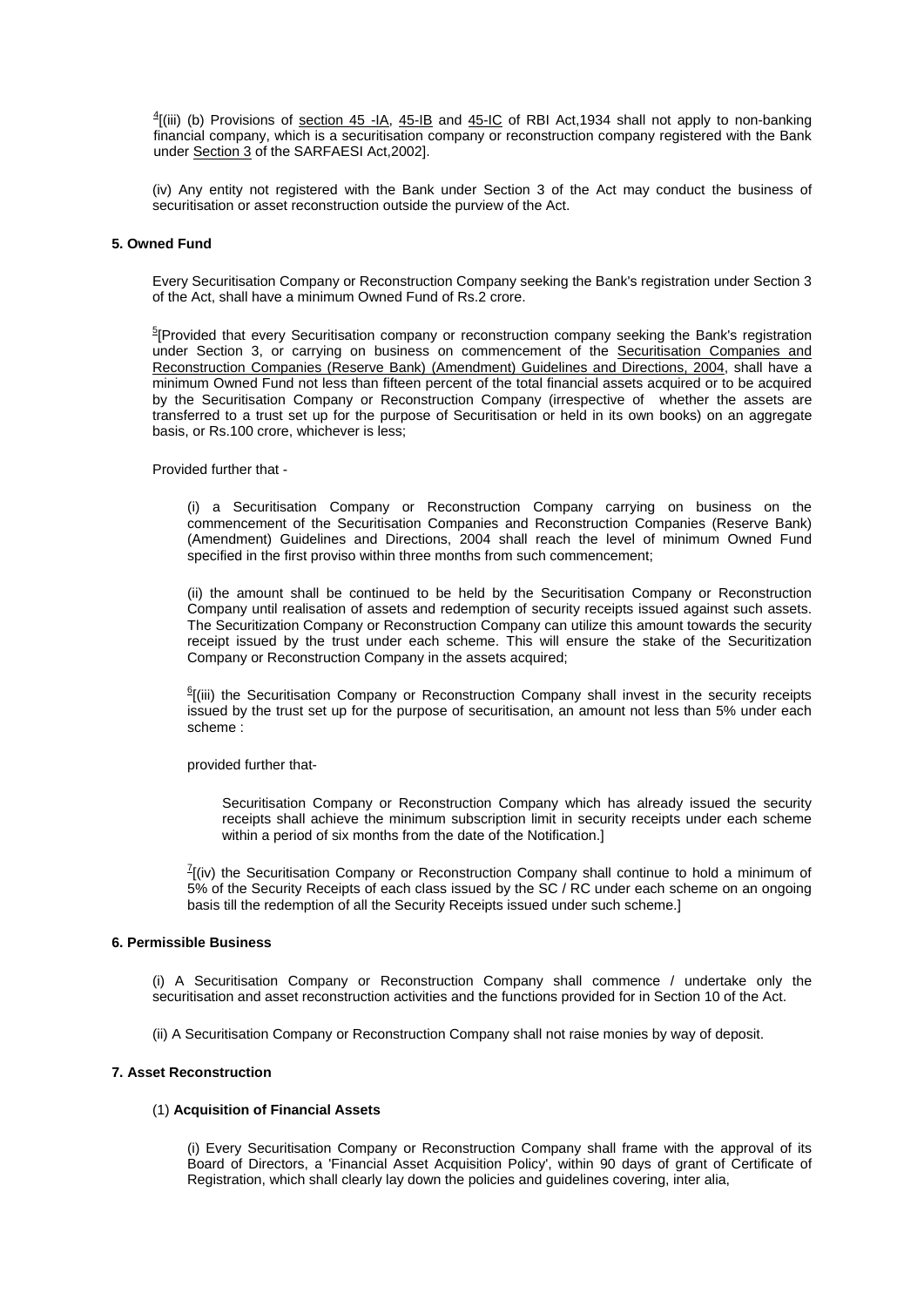$^{8}$ [(a) norms and procedure for acquisition either on its own books or directly in the books of the trust;]

(b) types and the desirable profile of the assets;

(c) valuation procedure ensuring that the assets acquired have realisable value which is capable of being reasonably estimated and independently valued;

(d) in the case of financial assets acquired for asset reconstruction, the broad parameters for formulation of plans for their realisation.

(ii) The Board of Directors may delegate powers to a committee comprising any director and / or any functionaries of the company for taking decisions on proposals for acquisition of financial assets;

(iii) Deviation from the policy should be made only with the approval of the Board of Directors.

(iv)  $10$  A Securitisation Company / Reconstruction Company is neither a 'bank' in terms of provisions of Section 2(1)(c) of the SARFAESI Act, 2002 nor a 'financial institution' in terms of provisions of Section 2(1)(m) of the said Act. Therefore, acquisition of financial assets by one SC/ RC from another SC / RC ordinarily was considered not to be in conformity with the provisions of the SARFAESI Act, 2002.

 $18$  However, Securitisation Companies / Reconstruction Companies (SC/ RCs) are with effect from January 23, 2014 permitted to acquire debt from other SC/ RCs on following conditions:

(a) The acquisition is for the purpose of debt aggregation for the enforcement of security interest and as such the acquiring SC/RC's (herein after referred as aggregating SC/RC) existing holdings at the time of acquisition are less than 60% and with the further proposed acquisition from other SC/ RCs, the total debt in the books of the aggregating SC/RC shall add up to 60% or more of the total secured debt.

(b) The transaction is settled on cash basis.

 (c ) The selling SC/RC will utilize the proceeds so received, for the purpose of redemption of underlying Security Receipts.

(d) The acquisition of debt from other SC/RC, shall not

I) result in extension of the date of redemption of the SRs issued by the aggregating SC/RC for the assets acquired from banks/FIs.

II) extend the period of realization of assets including that acquired from other SC/RCs beyond eight years from the date of acquisition of the asset by the aggregating SC/RC from the banks/FIs concerned.

 $\frac{19}{2}$ (v) SC/ RCs are not permitted to acquire any non performing financial asset from their sponsor banks on a bilateral basis, whatever may be the consideration. However, they may participate in auctions of nonperforming assets by their sponsor banks provided such an auction is conducted in a transparent manner, on arms length basis, at prices determined by the market factors.

 $\frac{20}{10}$  Expenses incurred at pre acquisition stage for performing due diligence etc. for acquiring financial assets from banks/ Fls should be expensed immediately by recognizing the same in the statement of profit and loss for the period in which such costs are incurred. Expenses incurred after acquisition of assets on the formation of the trusts, stamp duty, registration, etc. which are recoverable from the trusts, should be reversed, if these expenses are not realised within 180 days from the planning period or downgrading of Security receipts (SRs) (i.e. Net Asset Value(NAV) is less than 50% of the face value of SRs ) whichever is earlier.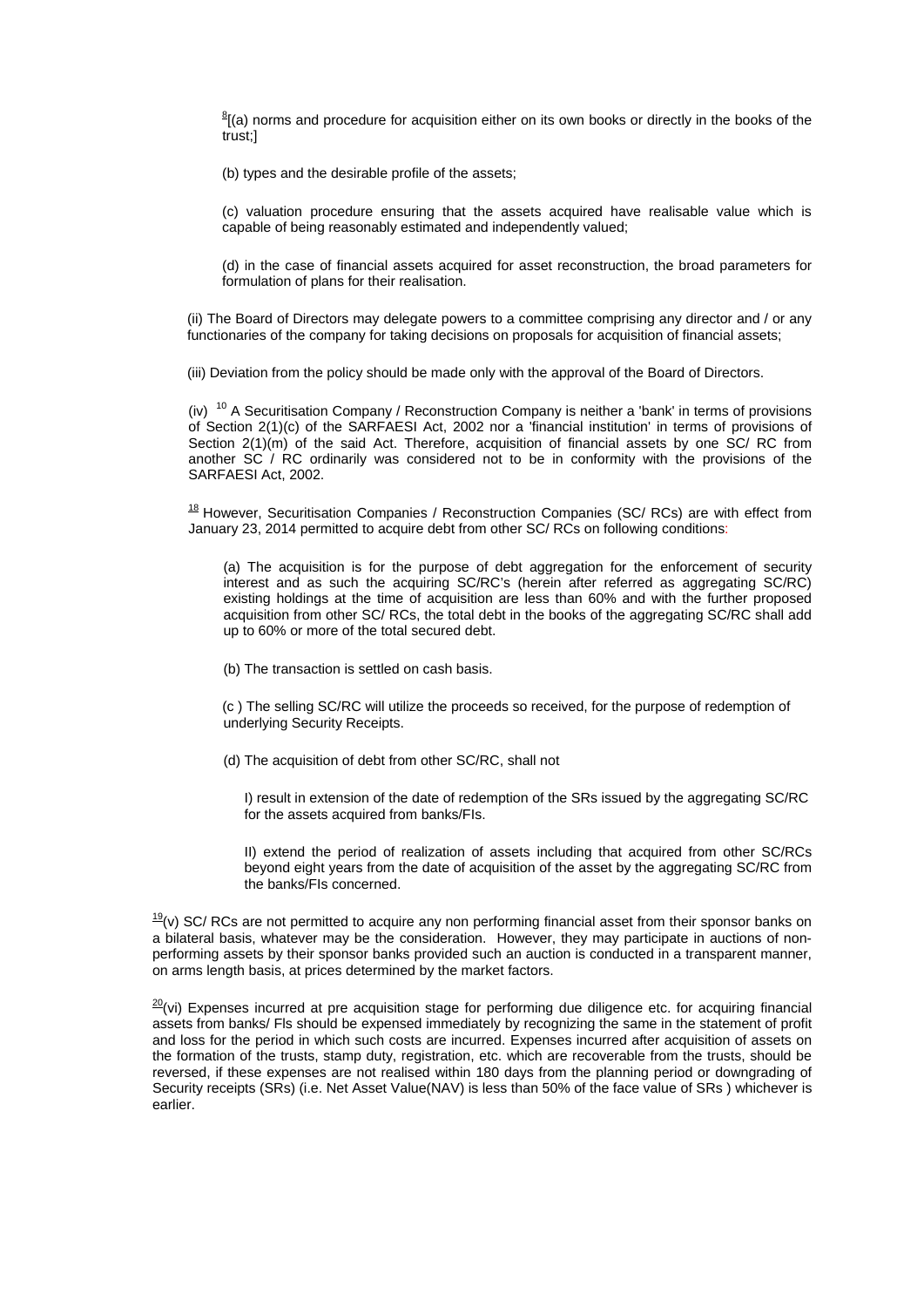## 9 [(2) (i) **Change in or take Over of Management**

The Securitisation Company or Reconstruction Company shall take the measures specified in Sections 9(a) of the Act, in accordance with instructions contained in [Circular](http://www.rbi.org.in/scripts/NotificationUser.aspx?Id=5616&Mode=0)  [DNBS/PD.\(SC/RC\)No.17/26.03.001/2009-10 dated April 21, 2010](http://www.rbi.org.in/scripts/NotificationUser.aspx?Id=5616&Mode=0) as amended from time to time.

#### (ii) **Sale or Lease of a part or whole of the business of the borrower**

No Securitisation Company or Reconstruction Company shall take the measures specified in Section 9(b) of the Act, until the Bank issues necessary guidelines in this behalf.]

#### (3) **Rescheduling of Debts**

(i) Every Securitisation Company or Reconstruction Company shall frame a policy, duly approved by the Board of Directors, laying down the broad parameters for rescheduling of debts due from borrowers;

(ii) All proposals should be in line with and supported by an acceptable business plan, projected earnings and cash flows of the borrower;

(iii) The proposals should not materially affect the asset liability management of the Securitisation Company or Reconstruction Company or the commitments given to investors;

(iv) The Board of Directors may delegate powers to a committee comprising any director and / or any functionaries of the company for taking decisions on proposals for reschedulement of debts;

(v) Deviation from the policy should be made only with the approval of the Board of Directors.

#### (4) **Enforcement of Security Interest**

 $21$ (i)-Securitisation Companies / Reconstruction Companies (SC/RCs) are required to obtain, for the purpose of enforcement of security interest, the consent of secured creditors holding not less than 60% of the amount outstanding to a borrower as against 75% hitherto.

(ii) While taking recourse to the sale of secured assets in terms of Section 13(4) of the Act, a Securitisation Company or Reconstruction Company may itself acquire the secured assets, either for its own use or for resale, only if the sale is conducted through a public auction.

#### (5) **Settlement of dues payable by the borrower**

a. (i) Every Securitisation Company or Reconstruction Company shall frame a policy duly approved by the Board of Directors laying down the broad parameters for settlement of debts due from borrowers;

(ii) The policy may, interalia, cover aspects such as cut-off date, formula for computation of realisable amount and settlement of account, payment terms and conditions, and borrower's capability to pay the amount settled;

(iii) Where the settlement does not envisage payment of the entire amount agreed upon in one installment, the proposals should be in line with and supported by an acceptable business plan, projected earnings and cash flows of the borrower;

(iv) The proposal should not materially affect the asset liability management of the Securitisation Company or Reconstruction Company or the commitments given to investors;

(v) The Board of Directors may delegate powers to a committee comprising any director and / or any functionaries of the company for taking decisions on proposals for settlement of dues;

(vi) Deviation from the policy should be made only with the approval of the Board of Directors.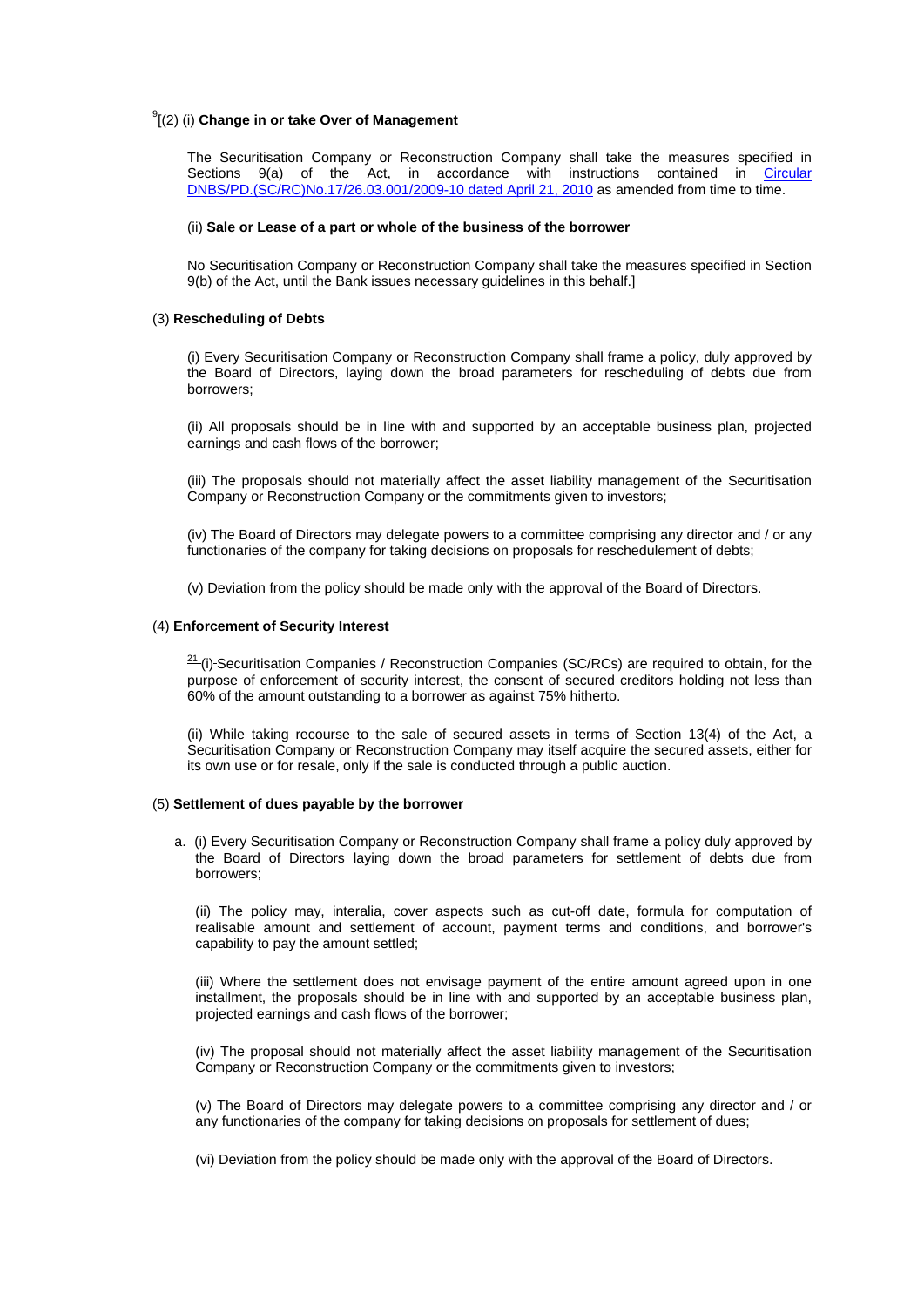- $22$ b. Promoters of the defaulting company/ borrowers or guarantors are allowed to buy back their assets from the SC/RCs provided the following conditions are met:
	- I. Such a settlement is considered helpful in
		- (i) minimizing or eliminating the cost of litigation and the attendant loss of time;
		- (ii) arresting the negative impact of diminution in the value of secured assets which are likely to rapidly lose value once a unit becomes non operational;
		- (iii) where the recovery/ resolution process would appear to be rather uncertain and;
	- (iv) where such settlement will be beneficial for restructuring purposes.

 II. The valuation of the asset is worked out by the SC/RCs after factoring in the following components

> • The current value of the proposed settlement (valuation of the asset not more than six months old) vis a vis the net present value of the recoveries under the alternative mode of resolution taking into consideration the timelines involved therein.

• likely positive or negative changes in the value of the secured asset on account of passage of time.

- likely diminution in realisation due to accumulation of statutory dues, liability to employees etc.
- other factors, if any, which may affect recoveries.
- III ARCs shall frame a Policy duly approved by the Board of Directors, which should include the above aspects besides those already contained in clause 7 (5) a. mentioned above.

## (5A)<sup>23</sup> **Conversion of any portion of debt into shares of a borrower company**

- (i) Every Securitisation Company or Reconstruction Company shall frame a policy, duly approved by the Board of Directors, laying down the broad parameters for conversion of debt into shares of the borrower company ;
- (ii) In cases of the Financial Assets which have turn around potential after restructuring but normally with huge default and unsustainable level of debt, it will be necessary to arrive at sustainable level of debt, on the basis of evaluation of detailed business plan with projected level of operations, which can be serviced by the company. A part of residual unsustainable debt may have to be converted to equity for an optimal debt equity structure. While SC/RCs are permitted to have significant influence or have a say in decisions surrounding the borrower company's turn around through conversion of debt into shares, they should not be seen to be running the companies. The shareholding of the SC/RC shall not exceed 26% of the post converted equity of the company under reconstruction.

#### (6) **Plan for realisation**

(i) Every Securitisation Company or Reconstruction Company may, within the planning period, formulate a plan for realisation of assets, which may provide for one or more of the following measures :

- (a) Rescheduling of payment of debts payable by the borrower;
- (b) Enforcement of security interest in accordance with the provisions of the Act;
- (c) Settlement of dues payable by the borrower;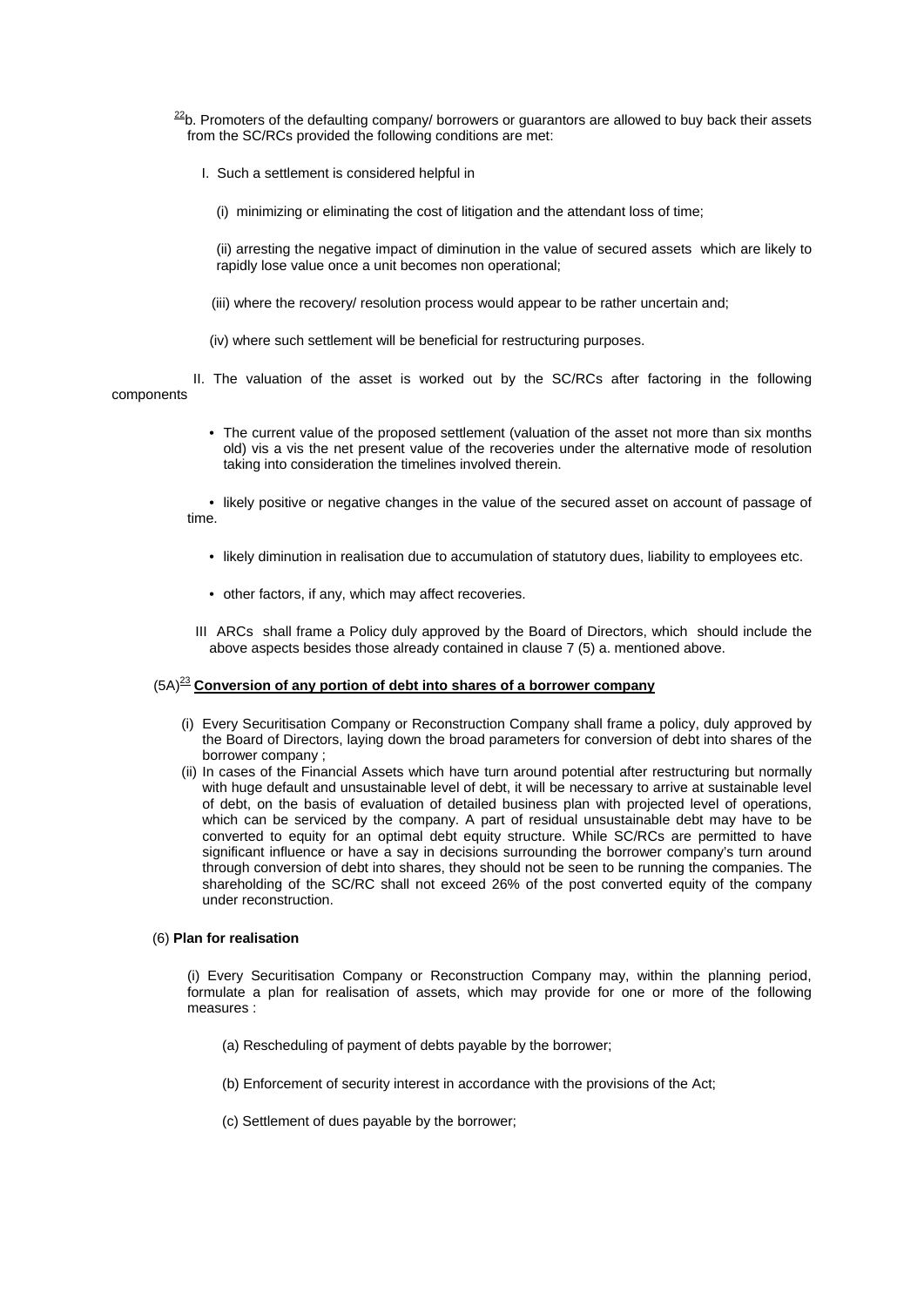(d) Change in or take over of the management, or sale or lease of the whole or part of business of borrower after formulation of necessary guidelines in this behalf by the Bank as stated in paragraph 7(2) herein above.

 $24$ (e) conversion of any portion of debt into shares of a borrower company.

 $10$ [(ii) Securitisation Company or Reconstruction Company shall formulate the policy for realisation of financial assets under which the period for realisation shall not exceed five years from the date of acquisition of the financial asset concerned.

(iii) The Board of Directors of the Securitisation Company or Reconstruction Company may increase the period for realisation of financial assets so that the total period for realisation shall not exceed eight years from the date of acquisition of financial assets concerned.

(iv) The Board of Directors of the Securitisation Company or Reconstruction Company shall specify the steps that will be taken by the Securitisation Company or Reconstruction Company to realise the financial assets within the time frame referred to in clause (ii) or (iii) as the case may be.

(v) The Qualified Institutional Buyers shall be entitled to invoke the provisions of Section 7(3) of the Act only at the end of such extended period, if the period for realisation is extended under clause (iii)].

## **8. Securitisation**

11[(1) **Issue of Security Receipts** - A Securitisation company or Reconstruction company shall give effect to the provisions of sections 7(1) and (2) of the Act through one or more trusts set up exclusively for the purpose. The Securitisation company or Reconstruction company shall transfer the assets to the said trusts at the price at which those assets were acquired from the originator if the assets are not acquired directly on the books of the trust :-]

(i) The trusts shall issue Security Receipts only to qualified institutional buyers; and hold and administer the financial assets for the benefit of the qualified institutional buyers;

(ii) The trusteeship of such trusts shall vest with the Securitisation Company or Reconstruction Company;

(iii) A Securitisation Company or Reconstruction Company proposing to issue Security Receipts, shall, prior to such an issue, formulate a policy, duly approved by the Board of Directors, providing for issue of security receipts under each scheme formulated by the trust ;

(iv) The policy referred to in sub-paragraph (iii) above shall provide that the security receipts issued would be transferable / assignable only in favour of other qualified institutional buyers.

#### (2) **Investment in Security Receipts issued by the trusts floated by Securitisation Companies / Reconstruction Companies**

 $6$  Securitisation Company or Reconstruction Company shall invest in the Security Receipts issued by the trust set up for the purpose of securitisation, an amount not less than 5% under each scheme with immediate effect. In case of those SC / RCs which have already issued the SRs, such SC / RCs shall achieve the minimum subscription limit under each scheme within a period of 6 months from the date of issue of guidelines in the matter.

## (3) **Restructuring Support Finance**

 $25$ A Securitisation Company or Reconstruction Company can utilize a part of funds raised under a scheme from the QIBs for restructuring of financial assets acquired under the relative scheme subject to following conditions:

(i) Securitisation Companies or Reconstruction Companies (SC/ RCs) with acquired assets in excess of Rs. 500 crore can float the fund under a scheme which envisages the utilization of part of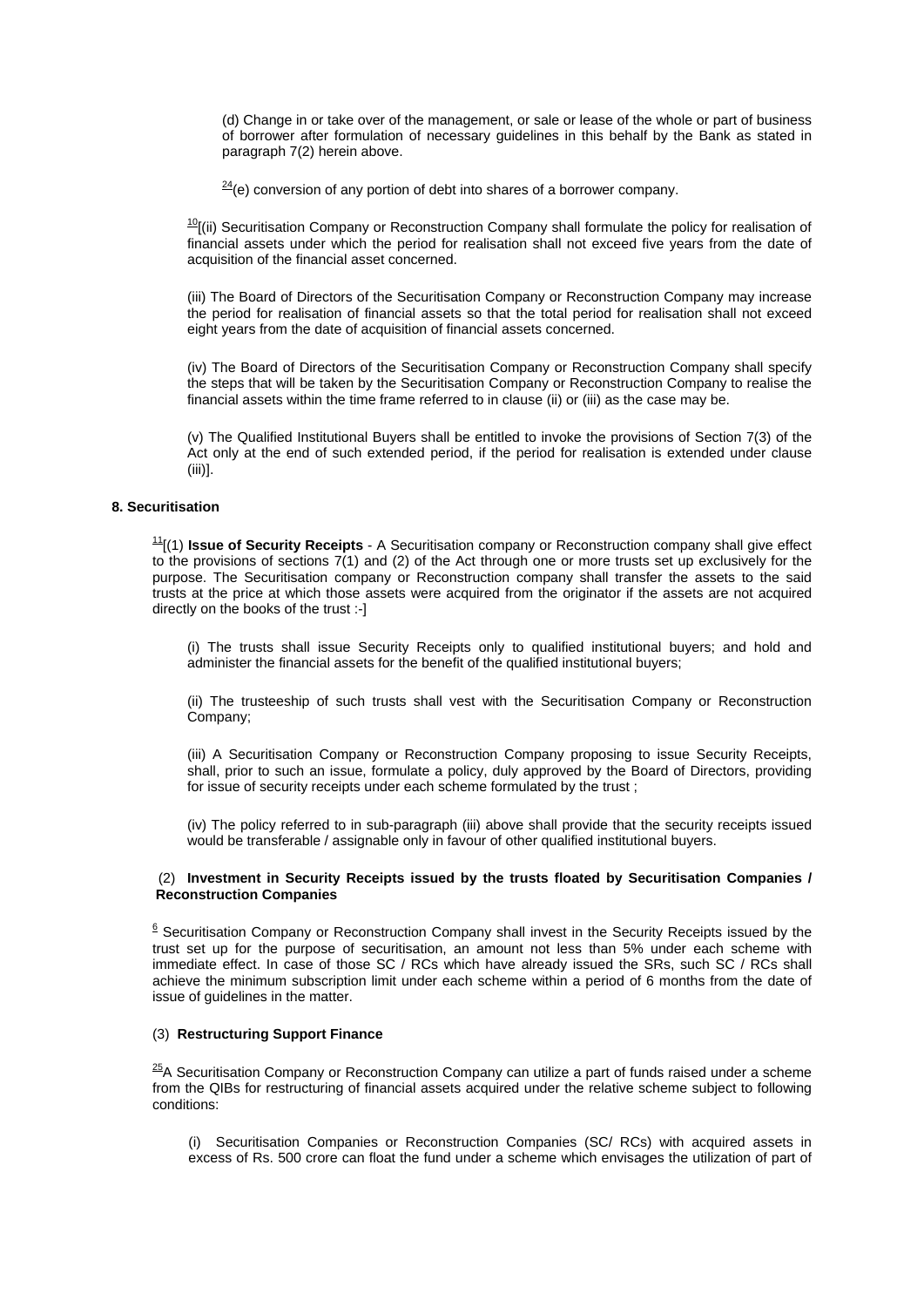funds raised from QIBs in terms of Section 7(2) of the SARFAESI Act, 2002, for restructuring of financial assets acquired out of such funds.

(ii) The extent of funds that shall be utilized for reconstruction purpose should not be more than 25% of the funds raised under the scheme in terms of Section 7(2) of the SARFAESI Act, 2002. The funds raised to be utilized for reconstruction (within the ceiling of 25%) should be disclosed upfront in the scheme. Further, the funds utilized for reconstruction purposes should be separately accounted for.

(iii) Every Securitisation Company or Reconstruction Company shall frame a policy, duly approved by the Board of Directors, laying down the broad parameters for utilization of funds raised from QIBs under such a scheme.

#### (3) **Disclosures**

Every Securitisation Company or Reconstruction Company intending to issue Security Receipts shall make disclosures as mentioned in the annexure.

(4)  $<sup>7</sup>$ In order to enable the Qualified Institutional Buyers to know the value of their investments in the</sup> Security Receipts issued by the Securitisation Company / Reconstruction Company, the Securitisation Companies / Reconstruction Companies registered with the Bank under the Securitisation and Reconstruction of Financial Assets and Enforcement of Security Interest Act, 2002, were advised to declare Net Asset Value of the Security Receipts issued by them at periodical intervals.

#### **9. Requirement as to capital adequacy**

(1) Every Securitisation Company or Reconstruction Company shall maintain, on an ongoing basis, a capital adequacy ratio, which shall not be less than fifteen percent of its total risk weighted assets. The risk-weighted assets shall be calculated as the weighted aggregate of on balance sheet and off balance sheet items as detailed hereunder :

|                                | <b>On-Balance Sheet Items</b>                                                | <b>Percentage Risk</b><br>Weight |  |
|--------------------------------|------------------------------------------------------------------------------|----------------------------------|--|
| (a)                            | Cash and deposits with scheduled commercial<br>banks/NABARD/SIDBI            |                                  |  |
| (b)                            | Investments in Government securities                                         |                                  |  |
| (c)                            | Shares in other Securitisation Companies/<br><b>Reconstruction Companies</b> |                                  |  |
| (d)                            | All Other assets                                                             | 100                              |  |
| <b>Off-Balance Sheet Items</b> |                                                                              |                                  |  |
| All Contingent Liabilities     |                                                                              | 50                               |  |

#### **Weighted risk assets**

#### **10. Deployment of Funds**

(i) A Securitisation Company or Reconstruction Company, may as a sponsor and for the purpose of establishing a joint venture, invest in the equity share capital of a Securitisation Company or Reconstruction Company formed for the purpose of asset reconstruction;

 $12$ [(ii) A Securitisation company or Reconstruction company may deploy any surplus funds available with it, in terms of a policy framed in this regard by its Board of Directors, only in Government securities and deposits with scheduled commercial banks, Small Industries Development Bank of India, National Bank for Agriculture and Rural Development or such other entity as may be specified by the Bank from time to time;]

 $^{13}$ [(iii) No Securitisation Company or Reconstruction Company shall, invest in land or building, -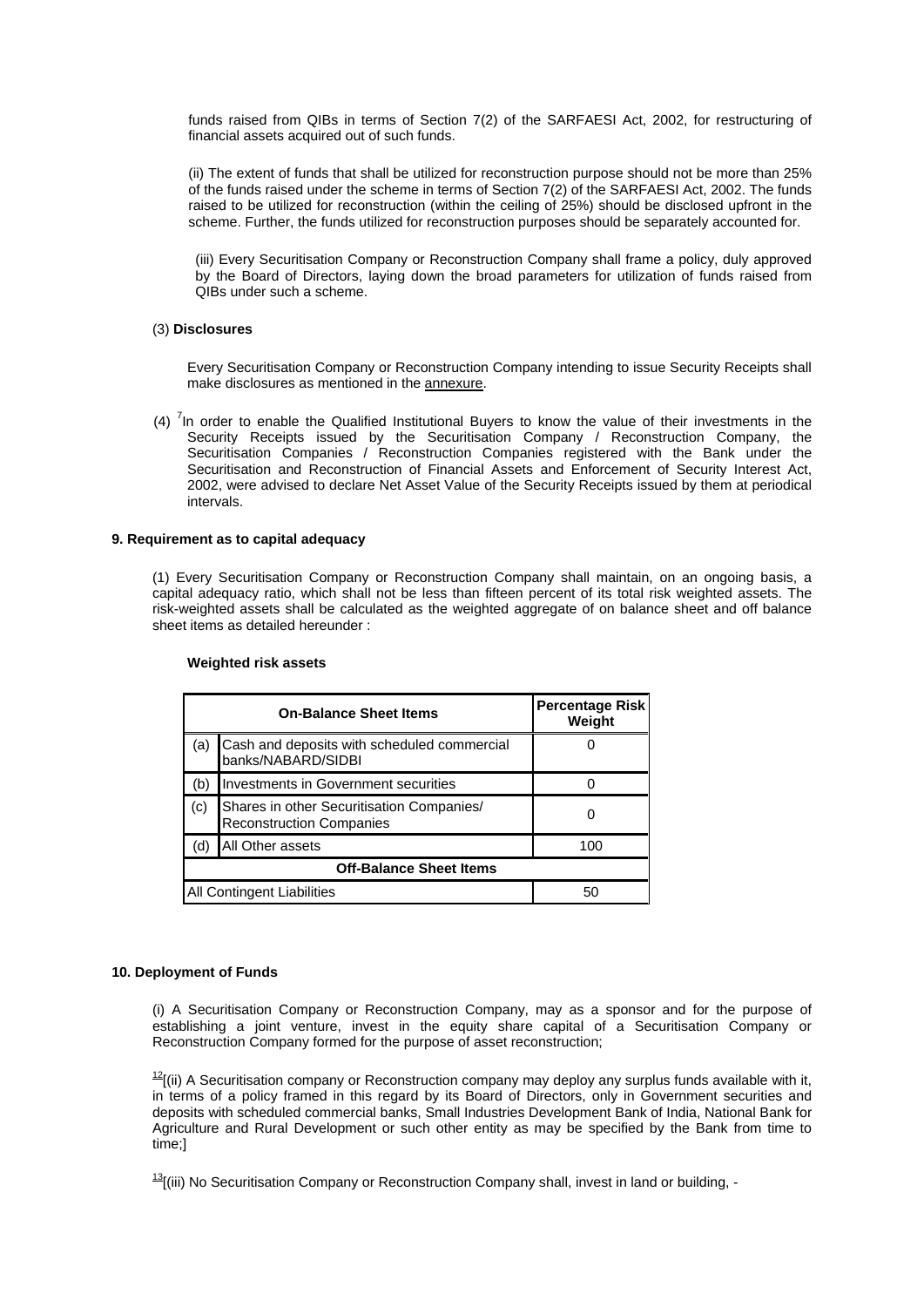Provided that the restriction shall not apply to investment by Securitisation Company or Reconstruction Company in land and buildings for its own use up to 10% of its owned fund,

Provided further that the restriction shall not apply to land and building acquired by the Securitisation Company or Reconstruction Company in satisfaction of claims in ordinary course of its business of reconstruction of assets in accordance with the provisions of SARFAESI Act."

Provided further that any land and / or building acquired by Securitisation Company or Reconstruction Company in the ordinary course of its business of reconstruction of assets while enforcing its security interest, shall be disposed of within a period of five years from the date of such acquisition or such extended period as may be permitted by the Bank in the interest of realization of the dues of the Securitisation Company or Reconstruction Company.]

#### **11. Accounting Year**

Every Securitisation Company or Reconstruction Company shall prepare its balance sheet and profit and loss account as on March 31 every year.<sup>26</sup> SC/ RCs are advised in their balance sheet to classify all the liabilities due within one year as "current liabilities" and assets maturing within one year along with cash and bank balances as "current assets". Capital and Reserves will be treated as liabilities on liability side while investment in SRs and Long term deposits with banks will be treated as fixed assets on the assets side.

## **12. Asset Classification**

#### (1) **Classification**

(i) Every Securitisation Company or Reconstruction Company shall, after taking into account the degree of well-defined credit weaknesses and extent of dependence on collateral security for realisation, classify the assets 14[held in its own books] into the following categories, namely :

(a) Standard assets

(b) Non-Performing Assets.

(ii) The Non-Performing Assets shall be classified further as

(a) 'Sub-standard asset' for a period not exceeding twelve months from the date it was classified as non-performing asset;

b) 'Doubtful asset' if the asset remains a sub-standard asset for a period exceeding twelve months;

 $^{15}$ [(c) 'Loss asset' if (A) the asset is non-performing for a period exceeding 36 months; (B) the asset is adversely affected by a potential threat of non-recoverability due to either erosion in the value of security or non-availability of security; (C) the asset has been identified as loss asset by the Securitization company or Reconstruction company or its internal or external auditor; or (D) the financial asset including Security Receipts is not realized within the total time frame specified in the plan for realization formulated by the Securitization company or Reconstruction company under Paragraph 7(6) (ii) or 7(6) (iii) and the Securitization company or Reconstruction company or the trust concerned continues to hold those assets].

(iii) Assets acquired by the Securitisation Company or Reconstruction Company for the purpose of asset reconstruction may be treated as standard assets during the planning period, if any.

#### (2) **Asset Reconstruction : Renegotiated / Rescheduled assets**

(i) Where the terms of agreement regarding interest and / or principal relating to standard asset have been renegotiated or rescheduled by a Securitisation Company or Reconstruction Company (other wise than during planning period) the asset concerned shall be classified as sub-standard asset with effect from the date of renegotiation / reschedulement or continue to remain as a doubtful asset as the case be.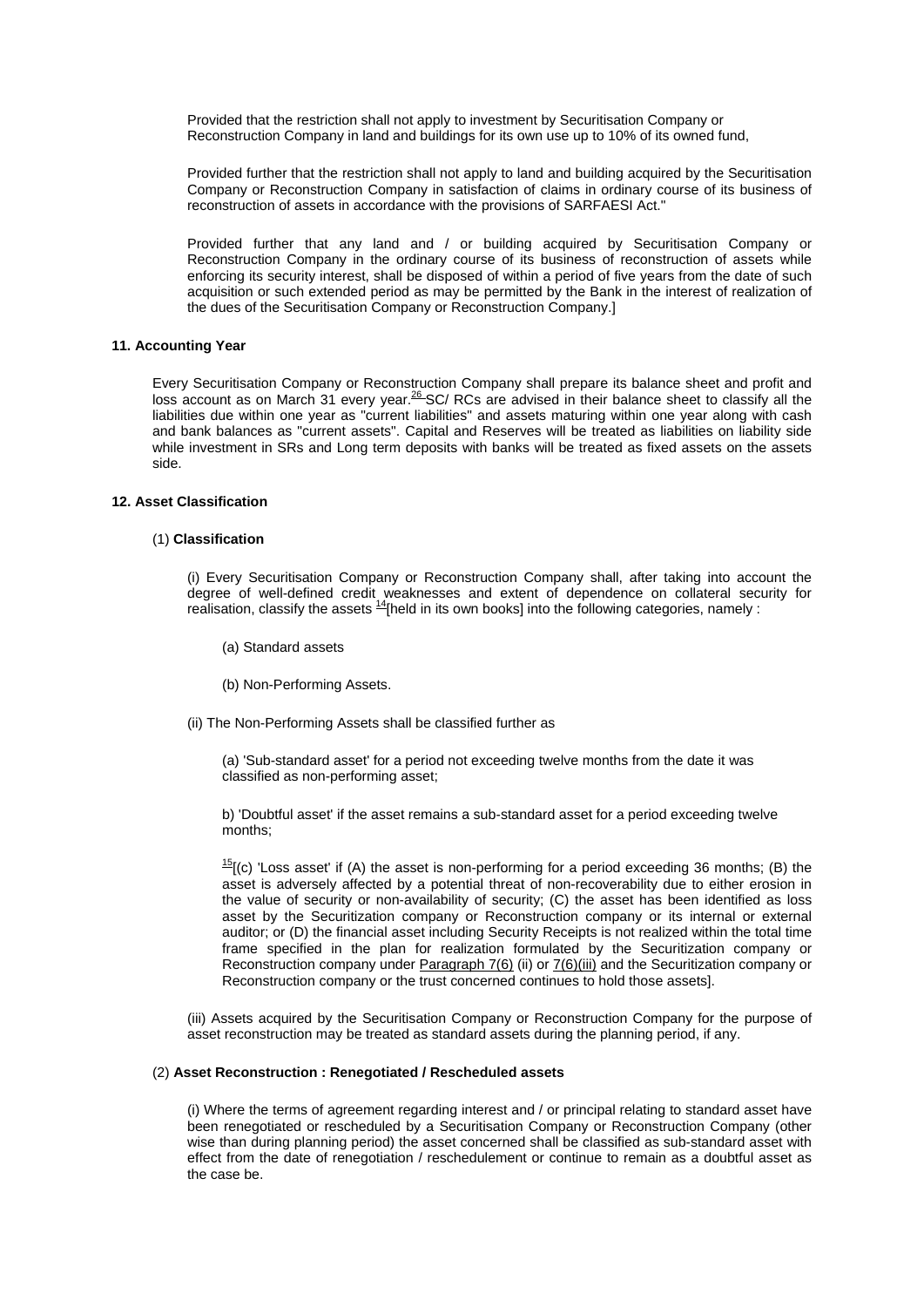(ii) The asset may be upgraded as a standard asset only after satisfactory performance for a period of twelve months as per the renegotiated / rescheduled terms.

#### (3) **Provisioning requirements**

Every Securitisation Company or Reconstruction Company shall make provision against Non Performing Assets, as under : -

| <b>Asset Category</b>      | <b>Provision Required</b>                                                                                         |  |  |
|----------------------------|-------------------------------------------------------------------------------------------------------------------|--|--|
| <b>Sub-standard Assets</b> | A general provision of 10% of the outstanding;                                                                    |  |  |
| Doubtful Assets            | (i)<br>100% provision to the extent the asset is not<br>covered by the estimated realisable value of<br>security; |  |  |
|                            | In addition to item (i) above, 50% of the<br>remaining outstanding.                                               |  |  |
| Loss Assets                | The entire asset shall be written off.                                                                            |  |  |
|                            | (If, for any reason, the asset is retained in the<br>books, 100% thereof shall be provided for).                  |  |  |

#### **13. Investments**

a) <sup>26</sup>Considering nature of investment in SRs where underlying cash flows are dependent on realization from non performing assets, it can be classified as available for sale. Hence investments in SRs may be aggregated for the purpose of arriving at net depreciation/ appreciation of investments under the category. Net depreciation, if any shall be provided for. Net Appreciation, if any should be ignored. Net depreciation required to be provided for should not be reduced on account of net appreciation.

b) All other investments should be valued at lower of cost or realisable value. Where market rates are available, the market value would be presumed to be the realisable value and in cases where market rates are not available, the realisable value should be the fair value. However, investments in other registered Securitisation Company or Reconstruction Company shall be treated as long term investments and valued in accordance with the Accounting Standards and guidance notes issued by the Institute of Chartered Accountants of India.

#### **14. Income recognition**

26(i) *Yield on security receipts* should be recognised only after the full redemption of the entire principal amount of Security Receipts.

(ii) *Upside income* should be recognized only after full redemption of Security Receipts.

(iii) *Management* fees may be recognized on accrual basis. *Management* fees recognized **during** the planning period must be realized within 180 days from the date of expiry of the planning period. *Management* fees recognized **after** the planning period should be realized within 180 days from the date of recognition. Unrealised *Management* fees should be reversed thereafter. Further any unrealized *Management* fees will be reversed if before the prescribed time for realisation, NAV of the SRs fall below 50% of face value.

(iv) The income recognition on all other items shall be based on recognised accounting principles;

(v) All the Accounting Standards and Guidance Notes issued by the Institute of Chartered Accountants of India shall be followed in so far as they are not inconsistent with the guidelines and directions contained herein;

(vi) Interest and any other charges in respect of all the NPAs shall be recognised only when they are actually realised. Any such unrealised income recognised by a Securitisation Company or Reconstruction Company before the asset became non-performing and remaining unrealised shall be derecognised.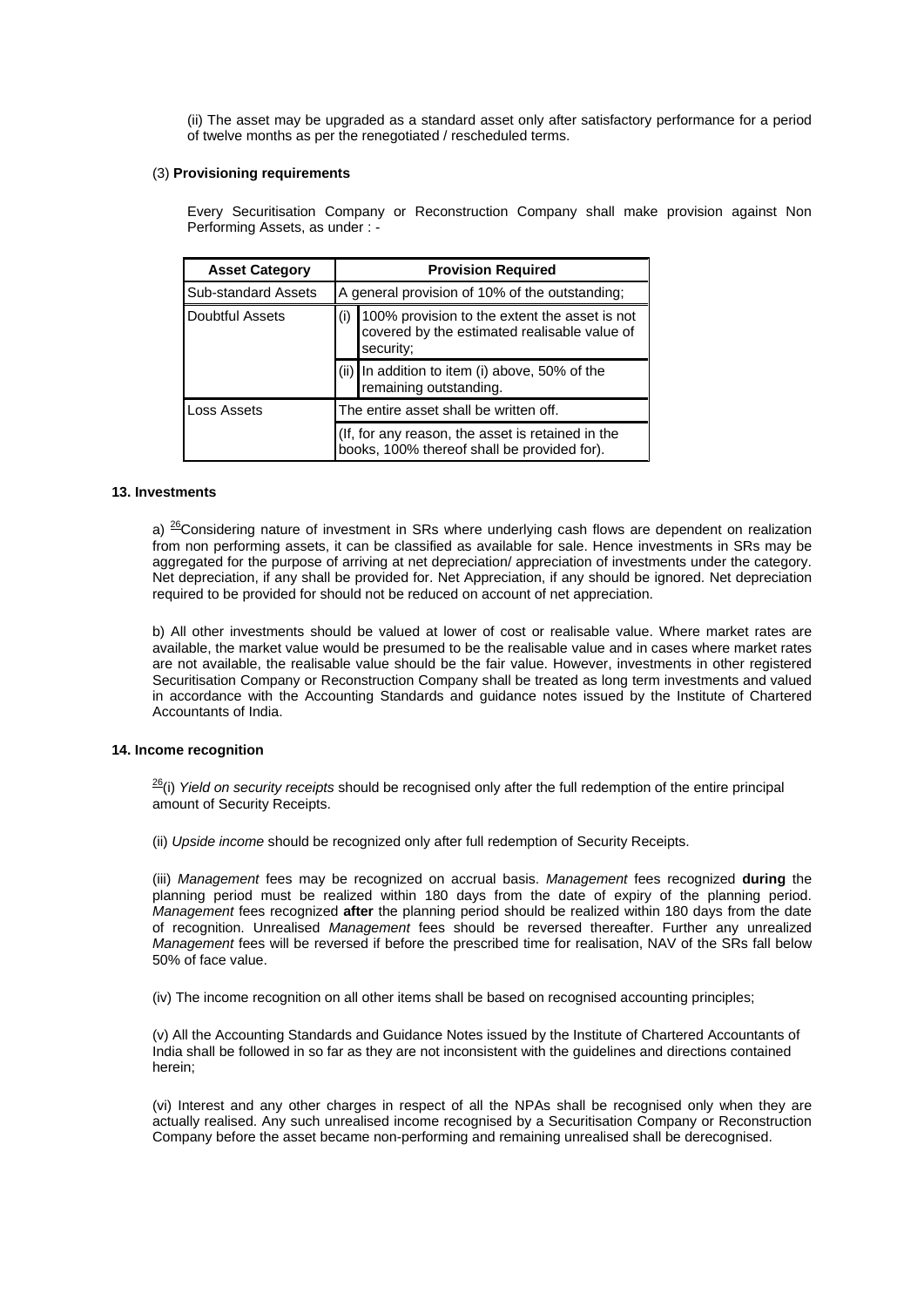#### **15. Disclosures in the balance sheet**

(1) Every Securitisation Company or Reconstruction Company shall, in addition to the requirements of schedule VI of the Companies Act, 1956, prepare the following schedules and annex them to its balance sheet :

(i) the names and addresses of the banks / financial institutions from whom financial assets were acquired and the value at which such assets were acquired from each such bank / financial institutions;

(ii) Dispersion of various financial assets industry-wise and sponsor-wise. (dispersion is to be indicated as a percentage to the total assets);

(iii) Details of related parties as per Accounting Standard and guidance notes issued by the Institute of Chartered Accountants of India and the amounts due to and from them; and

(iv) A statement clearly charting therein the migration of financial assets from standard to nonperforming.

 $16$ [(v) Value of financial assets acquired during the financial year either on its own books or in the books of the trust;

(vi) Value of financial assets realized during the financial year;

(vii) Value of financial assets outstanding for realization as at the end of the financial year;

(viii) Value of Security Receipts redeemed partially and the Security Receipts redeemed fully during the financial year;

(ix) Value of Security Receipts pending for redemption as at the end of the financial year;

(x) Value of Security Receipts which could not be redeemed as a result of non-realization of the financial asset as per the policy formulated by the Securitization company or Reconstruction company under Paragraph 7(6)(ii) or 7(6)(iii).

(xi) Value of land and / or building acquired in ordinary course of business of reconstruction of assets (year wise).]

(2) (i) The accounting policies adopted in preparation and presentation of the financial statements shall be in conformity with the applicable prudential norms prescribed by the Bank.

(ii) Where any of the accounting policies is not in conformity with these directions, the particulars of departures shall be disclosed together with the reasons therefor and the financial impact on account thereof. Where such an effect is not ascertainable, the fact shall be so disclosed citing the reasons therefor.

(iii) An inappropriate treatment of an item in Balance Sheet or Profit and Loss Account cannot be deemed to have been rectified either by disclosure of accounting policies used or by disclosure in notes to balance sheet and profit and loss account.

## **16. Internal Audit**

Every Securitisation Company or Reconstruction Company shall put in place an effective Internal Control System providing for periodical checks and review of the asset acquisition procedures and asset reconstruction measures followed by the company and matters related thereto.

## **17. Exemptions**

The Bank may, if it considers necessary for avoiding any hardship to Securitisation Company or Reconstruction Company, or for any other just and sufficient reason exempt all Securitisation Companies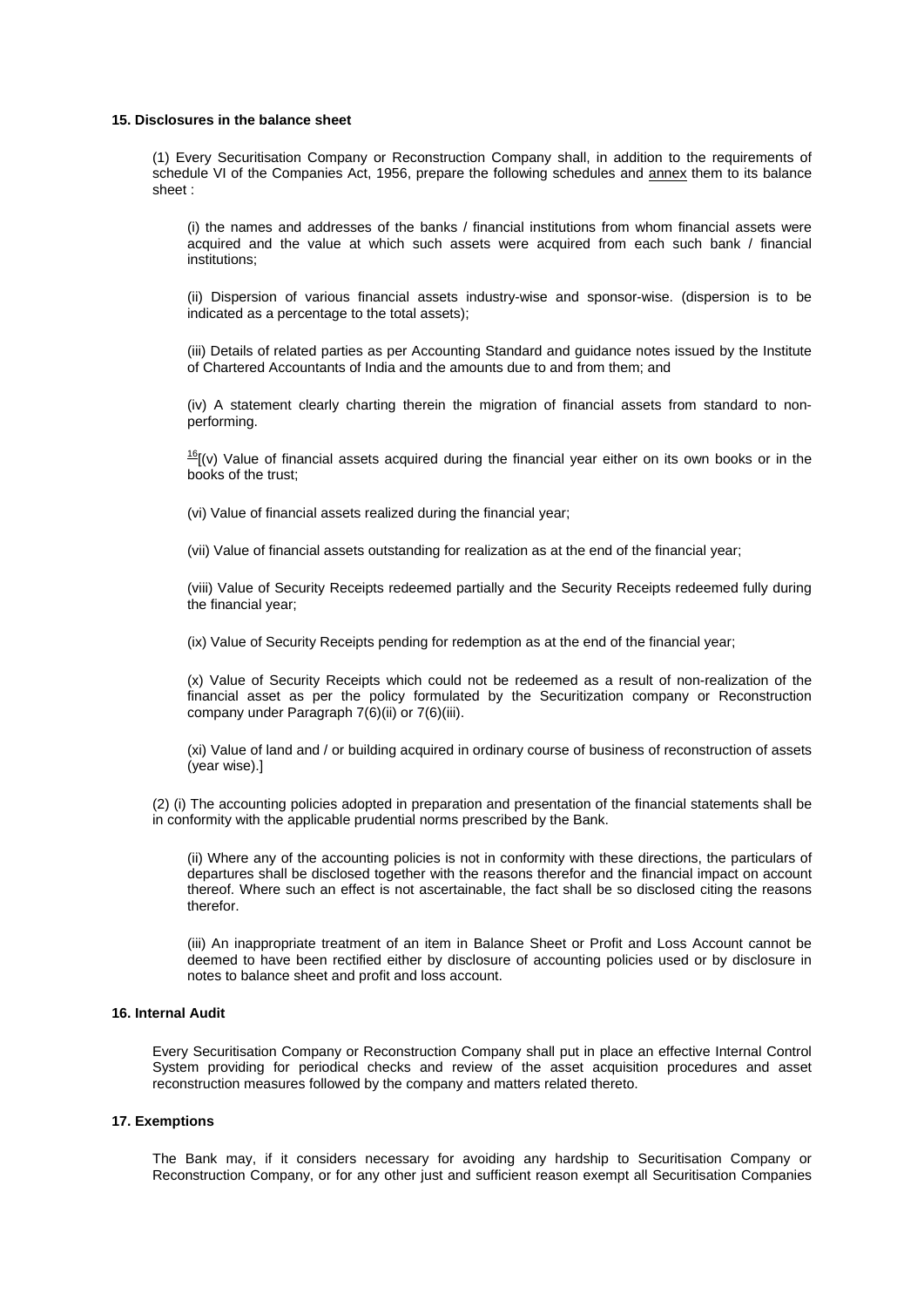or Reconstruction Companies or a particular Securitisation Company or Reconstruction Company or class of Securitisation Companies or Reconstruction Companies, from all or any of the provisions of these guidelines and directions either generally or for any specified period, subject to such conditions as the Bank may impose.

#### **18**. 27a.**Quarterly Statement to be submitted by Securitisation Companies / Reconstruction Companies registered with the Reserve Bank of India under Section 3(4) of the SARFAESI Act**

<sup>4</sup>Quarterly Statement in the formats viz. SCRC1 & SCRC2 on owned funds, assets acquired, securitized and reconstructed,assets realised during the year, value of financial assets unresolved as at the end of the year, value of security receipts pending for redemption etc. are to be submitted by Securitisation Companies / Reconstruction Companies registered with the Reserve Bank of India under Section 3(4) of the Securitisation and Reconstruction of Financial Assets and Enforcement of Security Interest Act, 2002 within 15 days of close of the quarter to which it pertains. It has been decided to facilitate filing of these statements on line and for this purpose, the Bank has hosted the combined format of the Returns viz., SCRC 1 and SCRC 2 on the Bank's website, viz, https://cosmos.rbi.org.in.The first such filing was to be with reference to quarter ending March 31, 2014.

#### **19**. **Submission of Audited Balance Sheet**

 $5$ All the SCs / RCs were advised to furnish a copy of audited balance sheet along with the Directors' Report / Auditors' Report every year within one month from the date of Annual General Body Meeting, in which the audited accounts are adopted, starting with the balance sheet as on March 31, 2008.

## **20**. **Submission of information to Credit Information Companies**

 $<sup>15</sup>$ In terms of Section  $2(f)(ii)$  of the Credit Information Companies (Regulation) Act, 2005, securitisation</sup> companies / reconstruction companies (SCs / RCs) are also covered under the definition of "credit institution". Further, the Credit Information Companies (Regulation) Act provides that every credit institution in existence shall become a member of at least one credit information company. Thus, all SC / RCs being 'credit institutions' are required to become a member of at least one credit information company as per the statute.

#### **21**. **Setting up of Central Electronic Registry under the Securitisation and Reconstruction of Financial Assets and Enforcement of Security Interest Act, 2002**

 $^{16}$ Pursuant to the announcement made by the Finance Minister in the budget speech for 2011-12, Government of India, Ministry of Finance notified the establishment of the Central Registry vide notification F. No. 56/05/2007-BO-II dated March 31, 2011. The objective of setting up of Central Registry is to prevent frauds in loan cases involving multiple lending from different banks on the same immovable property.

The Central Registry of Securitisation Asset Reconstruction and Security Interest of India (CERSAI), a Government Company licensed under Section 25 of the Companies Act, 1956 has been incorporated for the purpose of operating and maintaining the Central Registry under the provisions of the Securitisation and Reconstruction of Financial Assets and Enforcement of Security Interest Act, 2002 (SARFAESI Act).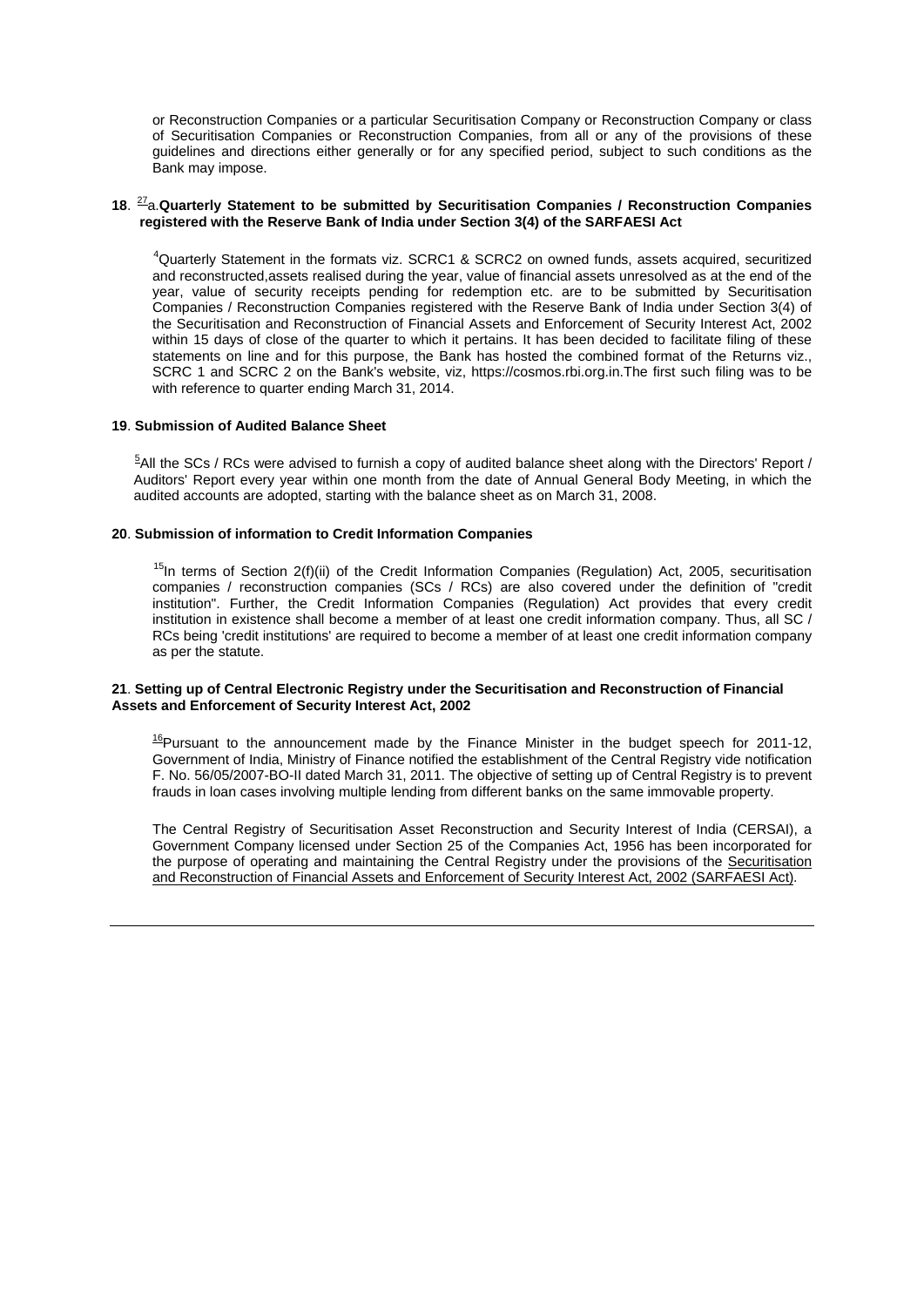#### **Annex**

#### **(1) Disclosure in Offer Document**

#### A **Relating to the Issuer of Security Receipts**

i. Name, place of Registered Office, date of incorporation, date of commencement of business of the Securitisation Company or Reconstruction Company;

ii. Particulars of sponsors, shareholders, and a brief profile of the Directors on the Board of the Securitisation Company or Reconstruction Company with their qualifications and experience;

iii. Summary of financial information of the company for the last three years or since commencement of business of the company, which ever is shorter;

iv. Details of Securitisation / Asset Reconstruction activities handled, if any, in the last three years or since commencement of business, which ever is shorter.

v. If the scheme envisages the utilization of part of funds raised for restructuring of financial assets acquired out of such funds. If so, the percentage of funds raised which will be utilized for restructuring purposes.

#### B **Terms of Offer**

i. Objects of offer;

ii. Description of the instrument giving particulars relating to its form, denomination, issue price, etc together with an averment that the transferability of security receipts is restricted to the qualified institutional buyers ;

iii. Arrangements made for management of assets and extent of management fee charged by Securitisation Company or Reconstruction Company;

iv. Interest rate / probable yield;

v. Terms of payment of principal / interest, date of maturity / redemption;

vi. Servicing and administration arrangement ;

vii. Details of credit rating, if any, and a summary of the rationale for the rating;

viii. Description of assets being securitized including date of acquisition, valuation, and the interest of the SC/RC in the assets at the time of issue of SR.,

ix. Geographical distribution of asset pool;

x. Residual maturity, interest rates, outstanding principal of the asset pool;

xi. Nature and value of underlying security, expected cash flows, their quantum and timing, credit enhancement measures;

xii. Policy for acquisition of assets and valuation methodology adopted ;

xiii. Terms of acquisition of assets from banks / financial institutions;

xiv. Details of performance record with the Originators ;

xv. Terms of replacement of assets, if any, to the asset pool;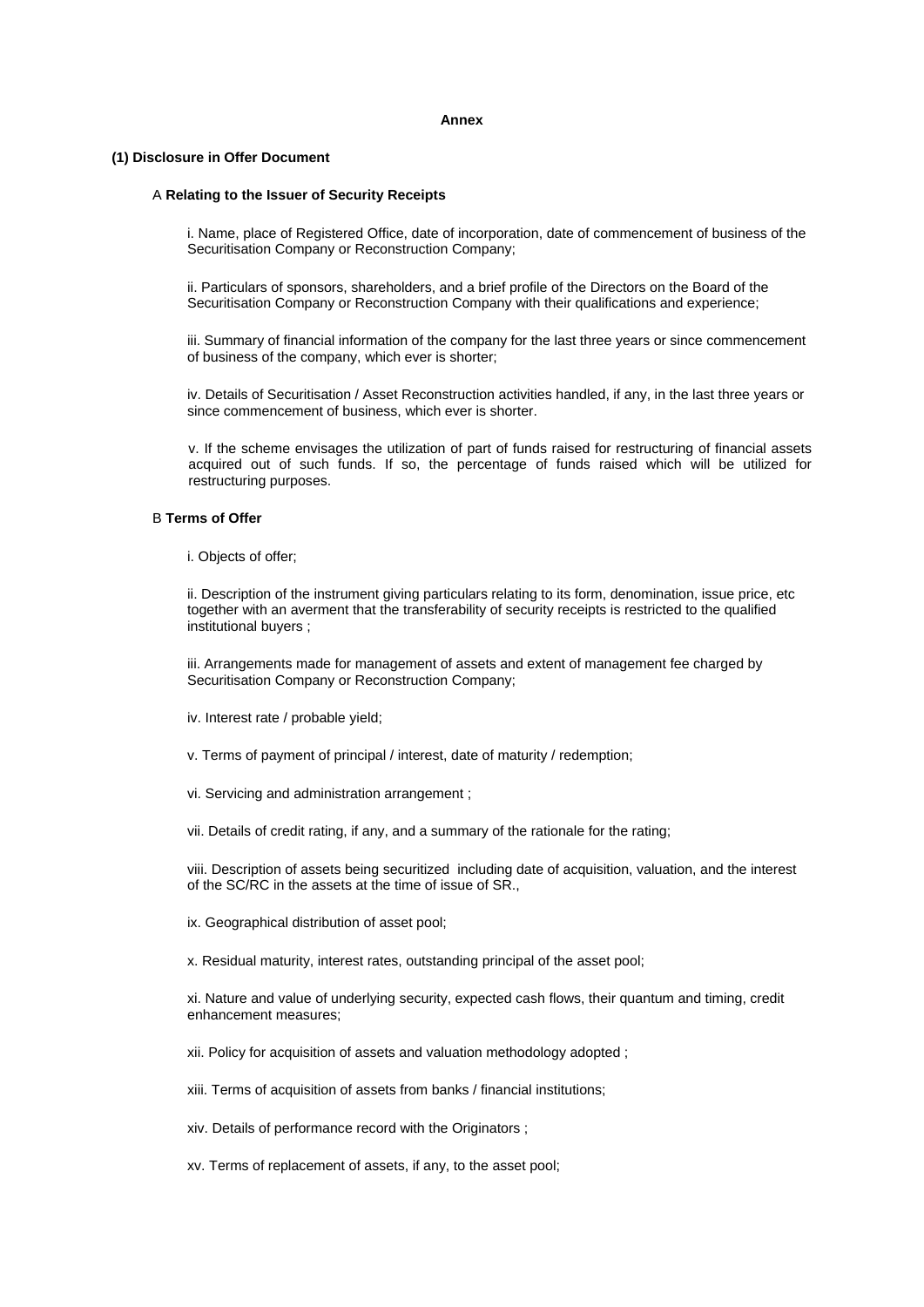xvi. Statement of risk factors, particularly relating to future cash flows and steps taken to mitigate the same;

xvii. Arrangements, if any, for implementing asset reconstruction measures in case of default

xviii. Duties of the Trustee;

- xix. Specific asset reconstruction measures, if any, on which approvals will be sought from investors;
- xx. Dispute Redressal Mechanism.

#### **(2) Disclosure on quarterly basis**

- i. Defaults, prepayments, losses, if any, during the quarter;
- ii. Change in credit rating, if any;
- iii. Change in profile of the assets by way of accretion to or realisation of assets from the existing pool;
- iv. Collection summary for the current and previous quarter;

v. Any other material information, which has a bearing on the earning prospects affecting the qualified institutional buyers;

#### **List of Amending Notifications**

- **1.** [Notification No. DNBS.1/CGM\(CSM\)/2003 dated March 7, 2003](http://rbidocs.rbi.org.in/rdocs/notification/PDFs/35915.pdf)
- **2.** [Notification No. DNBS.3/CGM\(OPA\)/2003 dated August 28, 2003](http://rbi.org.in/scripts/NotificationUser.aspx?Id=1317&Mode=0)
- **3.** [Notification No. DNBS.4/ED\(SG\)/-2004 dated March 29, 2004](http://rbi.org.in/scripts/NotificationUser.aspx?Id=1554&Mode=0)
- **4.** [Notification No. DNBS.5/CGM\(PK\)/-2006 dated September 20, 2006](http://www.rbi.org.in/scripts/NotificationUser.aspx?Id=3096&Mode=0)
- **5.** [Notification No. DNBS.6/CGM\(PK\)/-2006 dated October 19, 2006](http://www.rbi.org.in/scripts/NotificationUser.aspx?Id=3127&Mode=0)
- **6.** [Notification DNBS\(PD-SC/RC\)No.7/CGM\(ASR\)/-2010 dated April 21, 2010](http://www.rbi.org.in/scripts/NotificationUser.aspx?Id=5616&Mode=0#2)
- **7.** [Notification No. DNBS.PD\(SC/RC\).8/CGM\(ASR\)-2010 dated April 21, 2010](http://rbi.org.in/scripts/NotificationUser.aspx?Id=5614&Mode=0#R).
- **8.** [Notification No. DNBS.PD\(SC/RC\).9/CGM\(ASR\)-2010 dated April 21, 2010](http://rbi.org.in/scripts/NotificationUser.aspx?Id=5613&Mode=0#R)
- **9.** [Notification No. DNBS.PD\(SC/RC\)10/PCGM\(NSV\)-201](http://rbi.org.in/scripts/NotificationUser.aspx?Id=8707&Mode=0#Noti)4 dated January 23, 2014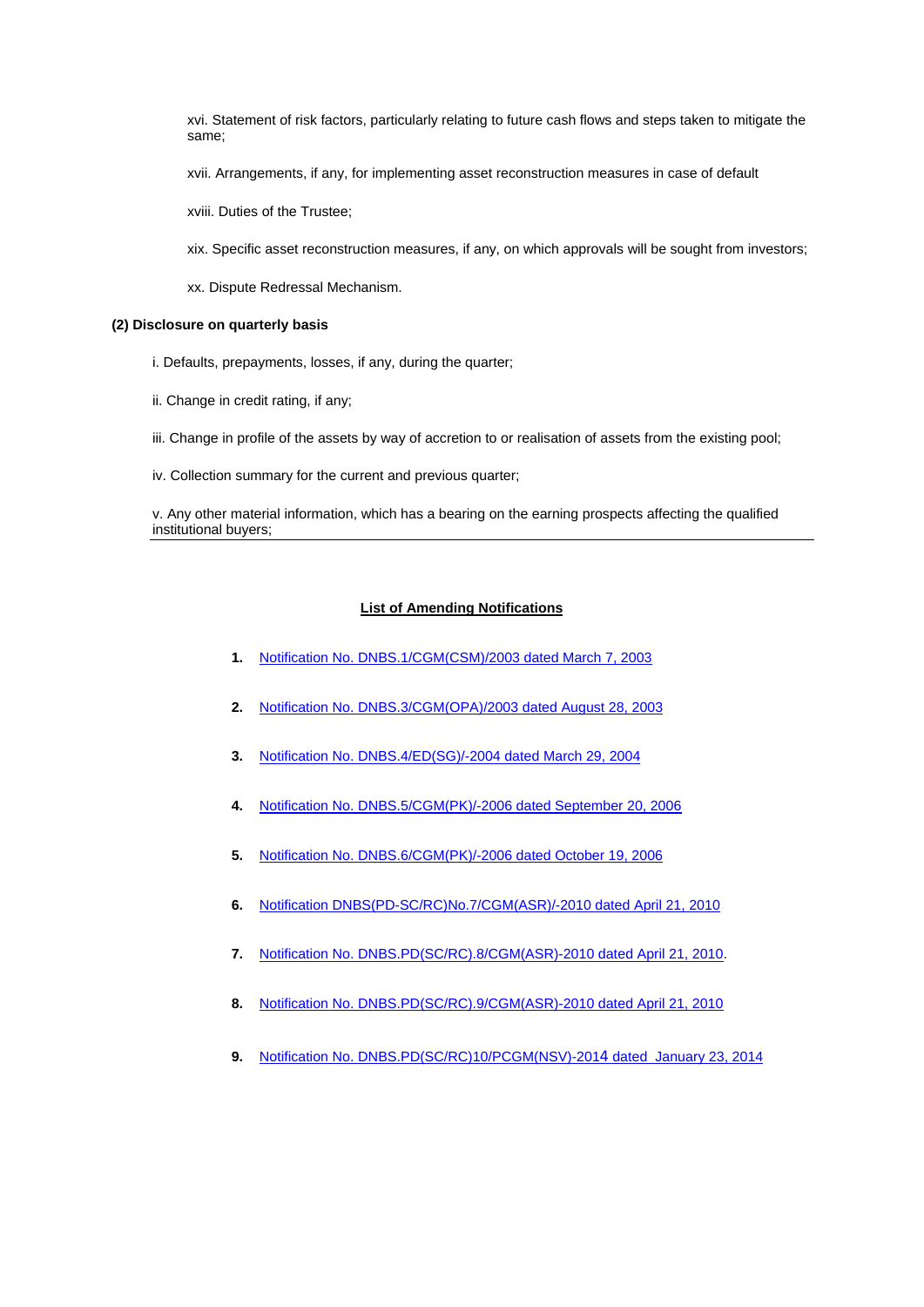#### **Guidance Notes for Securitisation Companies and Reconstruction Companies**

'The Securitisation and Reconstruction of Financial Assets and Enforcement of Security Interest Act, 2002' had come into effect from June 21, 2002. In exercise of the powers conferred therein, the Bank has framed Guidelines and Directions to Securitisation Companies and Reconstruction Companies relating to registration and other matters like acquisition of financial assets, prudential norms relating to income recognition, classification of assets, provisioning, accounting standards, capital adequacy, measures for asset reconstruction and deployment of funds.

**2.** The Bank has evolved a set of instructions which are required to be complied with by all Securitisation Companies or Reconstruction Companies so that the process of asset reconstruction proceeds on smooth and sound lines. In addition, the Bank has evolved guidance note based on guidelines issued on various matters, gist of which is given below for the guidance of securitization companies or reconstruction companies. The words and expressions used in these notes shall have the same meaning as in the Act.

#### (1) **Acquisition of Financial Assets**

i) Every securitization company or reconstruction company is required to evolve Asset Acquisition Policy within 90 days of getting the certificate of registration which shall, inter alia,provide that the transactions will take place in a transparent manner and at a fair price in a well informed market, and the transactions are executed on arm's length basis by exercise of due diligence.

ii) The share of financial assets to be acquired from the bank / FI should be appropriately and objectively worked out keeping in view the provision in the Act requiring consent of secured creditors holding not less than 60% of the amount outstanding to a borrower for the purpose of enforcement of security interest;

iii) For easy and faster realisability, all the financial assets due from a single debtor to various banks / FIs may be considered for acquisition. Similarly, financial assets having linkages to the same collateral may be considered for acquisition to ensure relatively faster and easy realisation.

iv) Both fund and non-fund based financial assets may be included in the list of assets for acquisition. Assets classified as SMA 2 in the books of the originator may also be acquired.

v) Acquisition of funded assets should not include takeover of outstanding commitments, if any, of any bank / FI to lend further. Terms of acquisition of security interest in non-fund transactions, should provide for the relative commitments to continue with bank / FI, till demand for funding arises.

vi) Loans not backed by proper documentation should be avoided.

vii) As far as possible, the valuation process should be uniform for assets of same profile and should ensure that the valuation of the financial assets is done in scientific and objective manner. Valuation may be done internally or by engaging an independent agency, depending upon the value of the assets. Ideally, valuation may be entrusted to the committee authorised to approve acquisition of assets, which may carry out the task in line with an Asset Acquisition Policy laid down by the board of directors in this regard.

viii) The assets acquired by SC / RC should be transferred to the trusts set up by the securitization company or reconstruction company at the price at which these were acquired from the originator of the asset. However, there is no restriction on acquisition of assets from banks / FIs directly in the books of trusts set up by securitization company or reconstruction company.

ix) The assets acquired by the securitization company or reconstruction company are required to be resolved within a period which shall normally not exceed five years from the date of acquisition of such assets. However, if the assets remain unresolved at the end of five years from the date of acquisition, the Board of securitization company or reconstruction company may increase the period of realisation up to 8 years from the original date of acquisition of asset subject to conditions.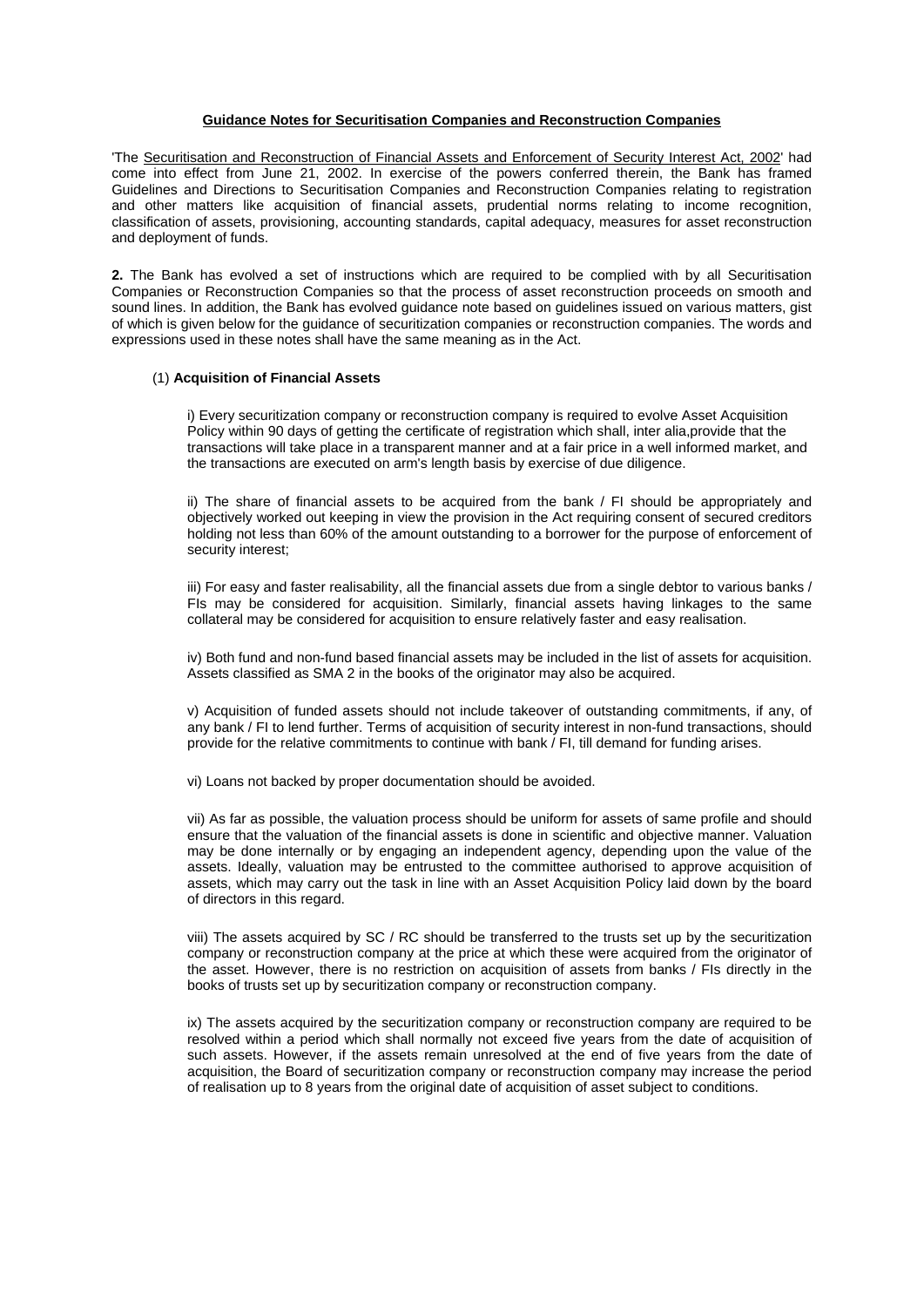#### (2) **Issue of security receipts**

i) Every securitization company or reconstruction company shall issue the security receipts through the trust set up exclusively for the purpose. The trusteeship of such trust shall vest with the securitization company or reconstruction company.

ii) The trust shall issue security receipts only to qualified institutional buyers and such security receipts shall be transferable / assignable only in favour of other qualified institutional buyers.

iii) Every securitization company or reconstruction company intending to issue security receipts shall make disclosures in the offer document as prescribed by the Bank from time to time.

iv) Every securitization company or reconstruction company shall invest in the security receipts issued by trusts set up for the purpose of securitization an amount not less than 5% under each scheme.

v) Every securitization company or reconstruction company shall continue to hold a minimum of 5% of the security receipts issued by the SC / RC under each scheme on an ongoing basis till the redemption of all the security receipts issued under each scheme.

vi) Qualified institutional buyers will be entitled to invoke the provisions of Section 7(3) of the SARFAESI Act at the end of 5 years or 8 years i.e as at the end of period of realisation applicable for the particular asset.

 $@1$ vii) Every securitization company or reconstruction company is required to declare Net Asset Value of the security receipts issued by it at periodical interval to enable the qualified institutional buyers to value their investment in SRs. For arriving at NAV, the SRs are required to be rated on 'recovery rating scale' and the rating agencies are also required to disclose the rationale for rating.

## **3.Application of prudential norms**

i) Every securitization company or reconstruction company is required to maintain, on an ongoing basis a capital adequacy ratio which shall not be less than 15% of its total risk weighted assets.

ii) Every securitization company or reconstruction company is required to classify the assets as standard assets or non- performing assets after taking into account the period of delinquency and other weaknesses having bearing on the realisability of the asset. Such companies are also required to make provisions against the non- performing assets as specified by the Bank from time to time. The classification / provisioning norms will apply only to those assets which are held on the books of securitization company or reconstruction company.

iii). 'Loss Assets' will include financial assets including security receipts continued to be held by the securitization company or reconstruction company which has not been realized within the total time frame of 5 years or 8 years, as the case may be.

iv) A securitization company or reconstruction company may invest in equity of another securitization company or reconstruction company or may deploy its surplus funds only in Government securities or as deposits with scheduled commercial banks / SIDBI / NABARD / other such entity as may be specified by RBI from time to time.

v). No securitization company or reconstruction company shall invest in land and building except for its own use up to 10% of the owned fund of the company. However, if any land and building is acquired by SC / RC in the ordinary course of its business of reconstruction while enforcing the security interest, such land and building shall be disposed of within a period of 5 years from the date of its acquisition or such extended time as may be permitted by the Bank.

vi) The income recognition shall be based on recognized accounting principles and all the accounting standards and guidance notes issued by ICAI shall be followed by securitization company or reconstruction company in so far as they are not inconsistent with guidelines and directions issued by the Bank.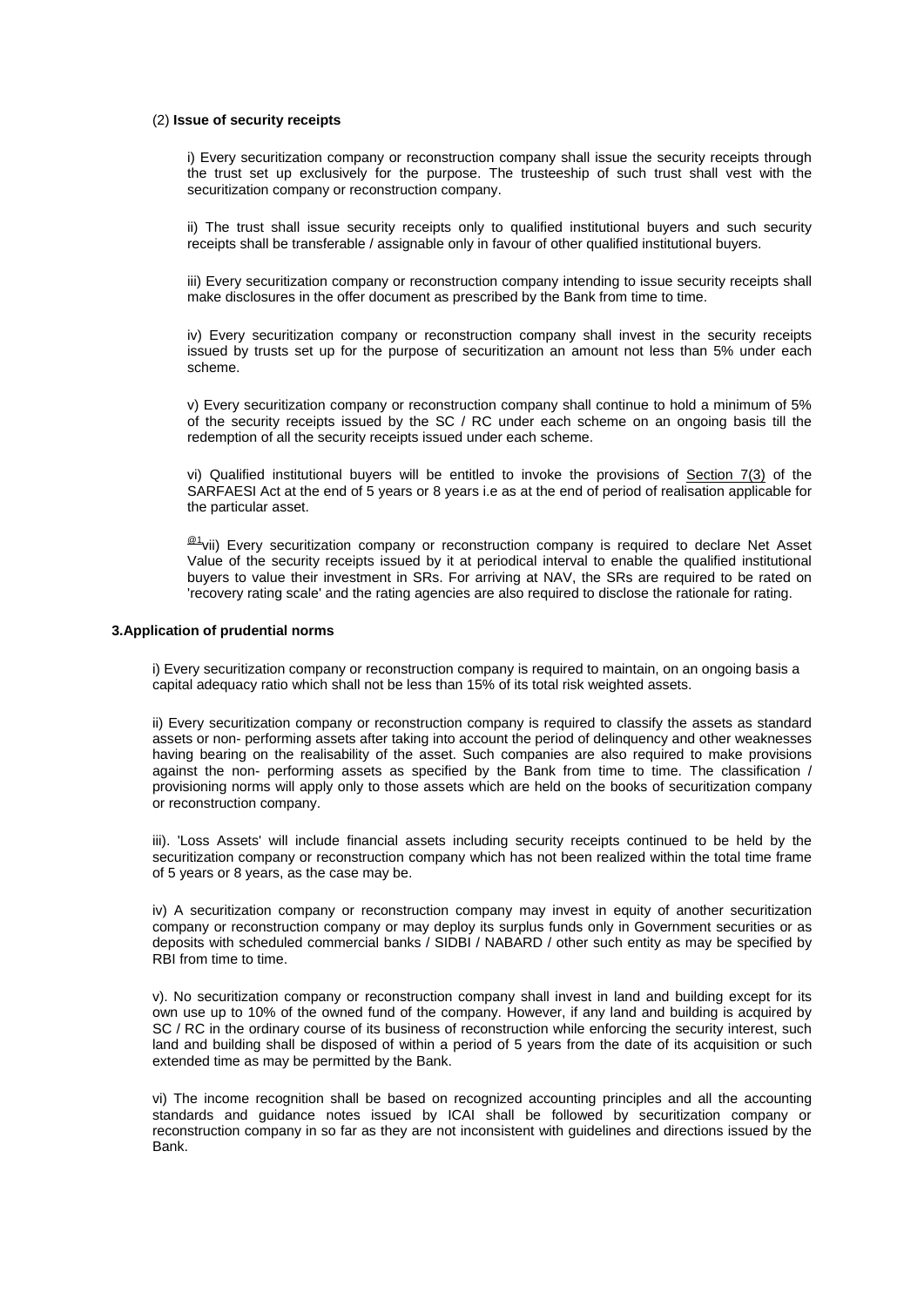#### **(4) Approval of Policy Documents by the Board of Directors**

Every securitization company or reconstruction company shall frame Policy Guidelines with the approval of their Board of Directors on issues relating to asset acquisition, rescheduling of debt due from borrowers, settlement of debt payable by the borrowers, issue of security receipts and policy regarding deployment of surplus funds. The policy relating to acquisition of financial assets is required to be evolved within 90 days of grant of certificate of registration to securitization company or reconstruction company. Every securitization company or reconstruction company shall maintain a record indicating therein the details of deviations made from the prescriptions of the Board of Directors in the matter of asset acquisition, pricing, etc. and the reasons therefor should be maintained.

#### **(5) Regulatory Reporting.**

(i) Every securitization company or reconstruction company is required to submit quarterly statement viz. SCRC1&SCRC 2 to the Bank within 15 days of close of the quarter to which it pertains indicating therein, inter-alia, owned fund position, value of assets acquired, security receipts issued / outstanding, investment in security receipts by various QIBs, list of banks / FIs from whom the assets were acquired by securitization company or reconstruction company etc.

ii) Every securitization company or reconstruction company is required to furnish to the Bank a copy of the audited balance sheet along with directors' / auditors' report within one month from the date of AGM in which the audited accounts of securitization company or reconstruction company are adopted.

## **(6) Internal Audit**

To ensure functioning of securitisation companies or reconstruction companies on healthy lines, the operations and activities of such companies may be subjected to periodic audit and checks by internal / external agencies.

## **(7) Accounting year / Disclosures in the balance sheet.**

Every securitization company or reconstruction company shall prepare its balance sheet and profit and loss account as on March 31 every year. In addition to complying with requirements of Schedule VI of the Companies Act, 1956, the securitization company or reconstruction company shall make additional disclosures on various issues as listed in para 15 of the notification No.2 dated April 23, 2003 as amended from time to time.

---------------------------------------------------------------------------------------------------------------------------------------------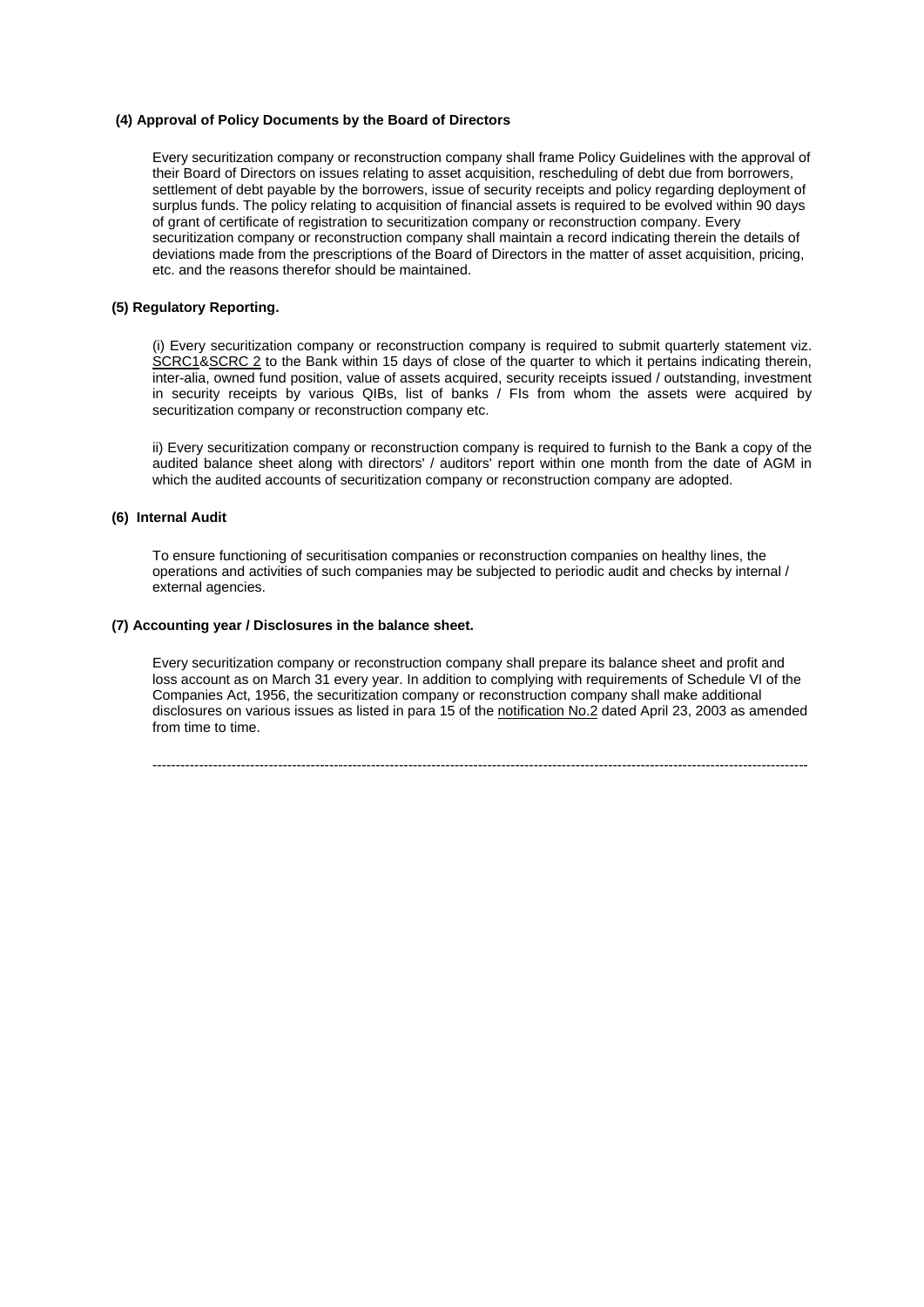1. Substituted vide [Notification No. DNBS.PD.\(SC/RC\).8/CGM \(ASR\)-2010 dated April 21, 2010](http://rbi.org.in/scripts/NotificationUser.aspx?Id=5614&Mode=0#R) 2. Inserted vide [notification No. DNBS.1/CGM\(CSM\)/2003 dated March 7,2003](http://rbidocs.rbi.org.in/rdocs/notification/PDFs/35915.pdf) 3. Inserted vide [notification No.DNBS.6/CGM\(PK\)//2006 dated October 19, 2006](http://www.rbi.org.in/scripts/NotificationUser.aspx?Id=3127&Mode=0) 4. Inserted vide [notification No. DNBS.3/CGM\(OPA\)/2003 dated August 28 2003](http://www.rbi.org.in/scripts/NotificationUser.aspx?Id=1317&Mode=0) 5. Inserted vide [Notification No.DNBS.4/ED.\(SG\)/-2004 dated March 29, 2004](http://www.rbi.org.in/scripts/NotificationUser.aspx?Id=1554&Mode=0) 6. Inserted vide [notification No.DNBS.5/CGM\(PK\)/-2006 dated September 20, 2006](http://www.rbi.org.in/scripts/NotificationUser.aspx?Id=3096&Mode=0) 7. Inserted vide [Notification No. DNBS.PD\(SC/RC\).9/CGM.\(ASR\)-2010 dated April, 21, 2010](http://www.rbi.org.in/scripts/NotificationUser.aspx?Id=5613&Mode=0#R) 8. Substituted vide [Notification No. DNBS.PD\(SC/RC\).8/CGM\(ASR\)-2010 dated April 21, 2010](http://www.rbi.org.in/scripts/NotificationUser.aspx?Id=5614&Mode=0#R) 9. Substituted vide [Notification DNBS\(PD-SC/RC\) No.7/CGM\(ASR\)/-2010 dated April 21, 2010](http://www.rbi.org.in/scripts/NotificationUser.aspx?Id=5616&Mode=0#2) 10. Substituted vide [Notification No. DNBS.PD\(SC/RC\).8/CGM\(ASR\)-2010 dated April 21, 2010](http://www.rbi.org.in/scripts/NotificationUser.aspx?Id=5614&Mode=0#R) 11. Substituted vide [Notification No. DNBS.PD\(SC/RC\).8/CGM \(ASR\)-2010 dated April 21, 2010](http://www.rbi.org.in/scripts/NotificationUser.aspx?Id=5614&Mode=0#R) 12. Substituted vide [Notification No. DNBS.PD\(SC/RC\).8/CGM\(ASR\)-2010 dated April 21, 2010](http://www.rbi.org.in/scripts/NotificationUser.aspx?Id=5614&Mode=0#R) 13. Substituted vide [Notification No. DNBS.PD\(SC/RC\).8/CGM\(ASR\)-2010 dated April 21, 2010](http://www.rbi.org.in/scripts/NotificationUser.aspx?Id=5614&Mode=0#R) 14. Substituted vide [Notification No. DNBS.PD\(SC/RC\).8/CGM\(ASR\)-2010 dated April 21, 2010](http://www.rbi.org.in/scripts/NotificationUser.aspx?Id=5614&Mode=0#R) 15. Modified vide [Notification No. DNBS.PD\(SC/RC\).8/CGM\(ASR\)-2010 dated April 21, 2010](http://www.rbi.org.in/scripts/NotificationUser.aspx?Id=5614&Mode=0#R) 16. Inserted vid[e Notification No. DNBS.PD\(SC/RC\).8/CGM\(ASR\)-2010 dated April 21, 2010](http://www.rbi.org.in/scripts/NotificationUser.aspx?Id=5614&Mode=0#R) 17. Inserted vide Master Circular No. 33 DNBS.PD(SC/RC).8/CGM(ASR)-2010 dated April 21, 2010 18. inserted vide [notification no. . DNBS.PD\(SC/RC\)10/PCGM\(NSV\)-2014 dated January 23, 2014](http://www.rbi.org.in/scripts/NotificationUser.aspx?Id=8707&Mode=0#Noti) 19. inserted vide [circular no . DNBS\(.PD\)CC No. 37 /SCRC/26.03.001/2013-14 dated March 19, 2014](http://www.rbi.org.in/scripts/NotificationUser.aspx?Id=8776&Mode=0) 20. . inserted vide [circular no . DNBS\(.PD\)CC No. 38 /SCRC/26.03.001/2013-14 dated April 23, 2014](http://www.rbi.org.in/scripts/NotificationUser.aspx?Id=8849&Mode=0) 21. . inserted vide [circular no . DNBS\(.PD\)CC No. 35 /SCRC/26.03.001/2013-14 dated January 23, 2014](http://www.rbi.org.in/scripts/NotificationUser.aspx?Id=8707&Mode=0) 22. . inserted vide [circular no . DNBS\(.PD\)CC No. 37 /SCRC/26.03.001/2013-14 dated March 19, 2014](http://www.rbi.org.in/scripts/NotificationUser.aspx?Id=8776&Mode=0) 23. . inserted vide [circular no . DNBS\(.PD\)CC No. 35 /SCRC/26.03.001/2013-14 dated January 23, 2014](http://www.rbi.org.in/scripts/NotificationUser.aspx?Id=8707&Mode=0) 24. . inserted vide [circular no . DNBS\(.PD\)CC No. 35 /SCRC/26.03.001/2013-14 dated January 23, 2014](http://www.rbi.org.in/scripts/NotificationUser.aspx?Id=8707&Mode=0) 25. . inserted vide [circular no . DNBS\(.PD\)CC No. 37 /SCRC/26.03.001/2013-14 dated March 19, 2014](http://rbi.org.in/scripts/NotificationUser.aspx?Id=8776&Mode=0) 26. . inserted vide [circular no . DNBS\(.PD\)CC No. 38 /SCRC/26.03.001/2013-14 dated April 23, 2014](http://rbi.org.in/scripts/NotificationUser.aspx?Id=8849&Mode=0) 27 . inserted vide [circular no . DNBS\(.PD\)CC No. 34 /SCRC/26.03.001/2013-14 dated December 31, 2013](http://rbi.org.in/scripts/NotificationUser.aspx?Id=8660&Mode=0)

----------------------------------------